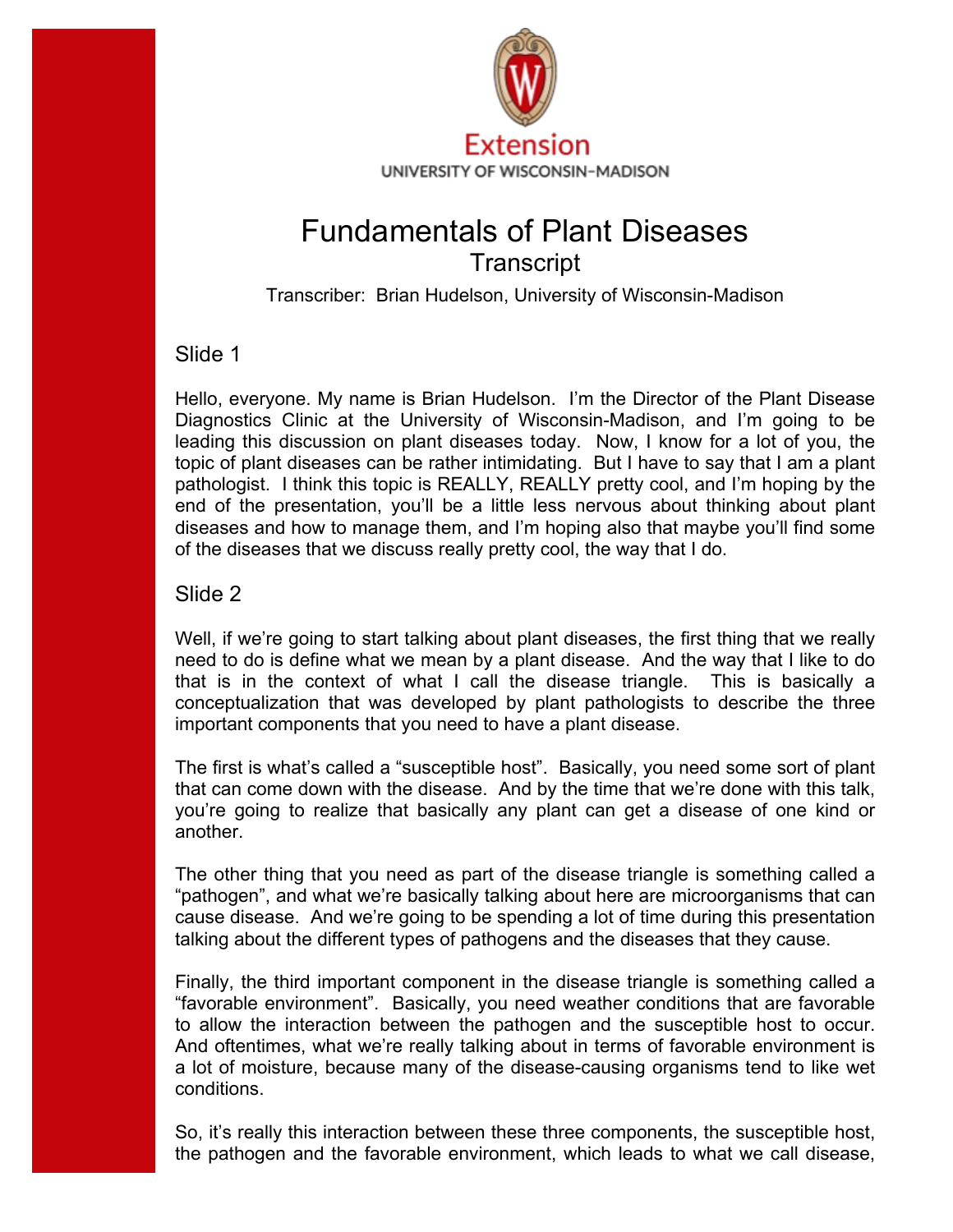### Slide 2 (Continued)

basically abnormalities that can be caused by different types of diseases. and what we're really looking at when we see disease is some sort of abnormality in the plant. And we're going to talk a lot about what we call symptoms, and these are

basically abnormalities that can be caused by different types of diseases.<br>Now, while I think this triangle is very useful for thinking about what a disease is, the other thing that I think the triangle is very useful for is thinking about disease control. triangle. A lot of the techniques that we use for managing disease basically are designed to eliminate or at least reduce the importance of one or more of the corners on this

triangle.<br>So, let's look at susceptible host. What might we do in order to reduce the second. Well, one of things that we can do is use what are called resistant varieties, that susceptible host corner less important in the triangle. importance of this particular corner of the disease triangle? Think about that for a and you've probably heard of these before, particularly if you're something like a vegetable or a fruit grower. You can buy varieties of your favorite vegetable or your favorite fruit tree that have been bred for resistance. They're less likely to get severe levels of disease than other types of varieties. And what scientists have found is if they look across the populations of all individuals of a particular type of plant, they see variability. Plants are just as variable as we are as people, and you can find some variants of plants that are less likely to get disease than others, and they take these, they interbreed them, and then they come up with a named variety that they can sell as having disease resistance. Now, that's one technique to use to make

 particular plant, because again in certain situations, it's just a losing battle, and grow but is really prone to disease. The other thing sometimes that we have to recommend is simply not to grow a you're better off growing some other plant rather than the one that you'd really rather

 talk, you're going to think that pathogens are EVERYWHERE. You're never going to get away from them. But, there are methods that you can use to make this corner less important in terms of disease. And think about that for a second. OK, let's move over on to the pathogen corner of the triangle, and let's think about that for a second. How can you get rid of pathogens? Now, I know by the end of the

different types of diseases that you're likely to see. Well, one of the things that you can do is something that you so every fall, or you should be doing every fall, and that's good fall cleanup, removing leaf debris, cutting back old plants that have died back, removing that material from your yard. All of that is really impacting the level of pathogens in your landscape, because pathogens oftentimes survive in old plant debris. And so, one way to get rid of them is to get rid of that debris, and that's a very critical management tool for managing a lot of

different types of diseases that you're likely to see.<br>Finally, in terms of favorable environment, think about that. We've got Mother one of the things we do have a lot of control over is how much we water in a garden. moist environment that's very favorable for all kinds of disease-causing organisms. Nature kind of doing what she wants to do. How can we possibly modify that corner of the triangle? Think about that for a second. Well, with a favorable environment, We have to be very careful not to overwater, because that tends to provide a very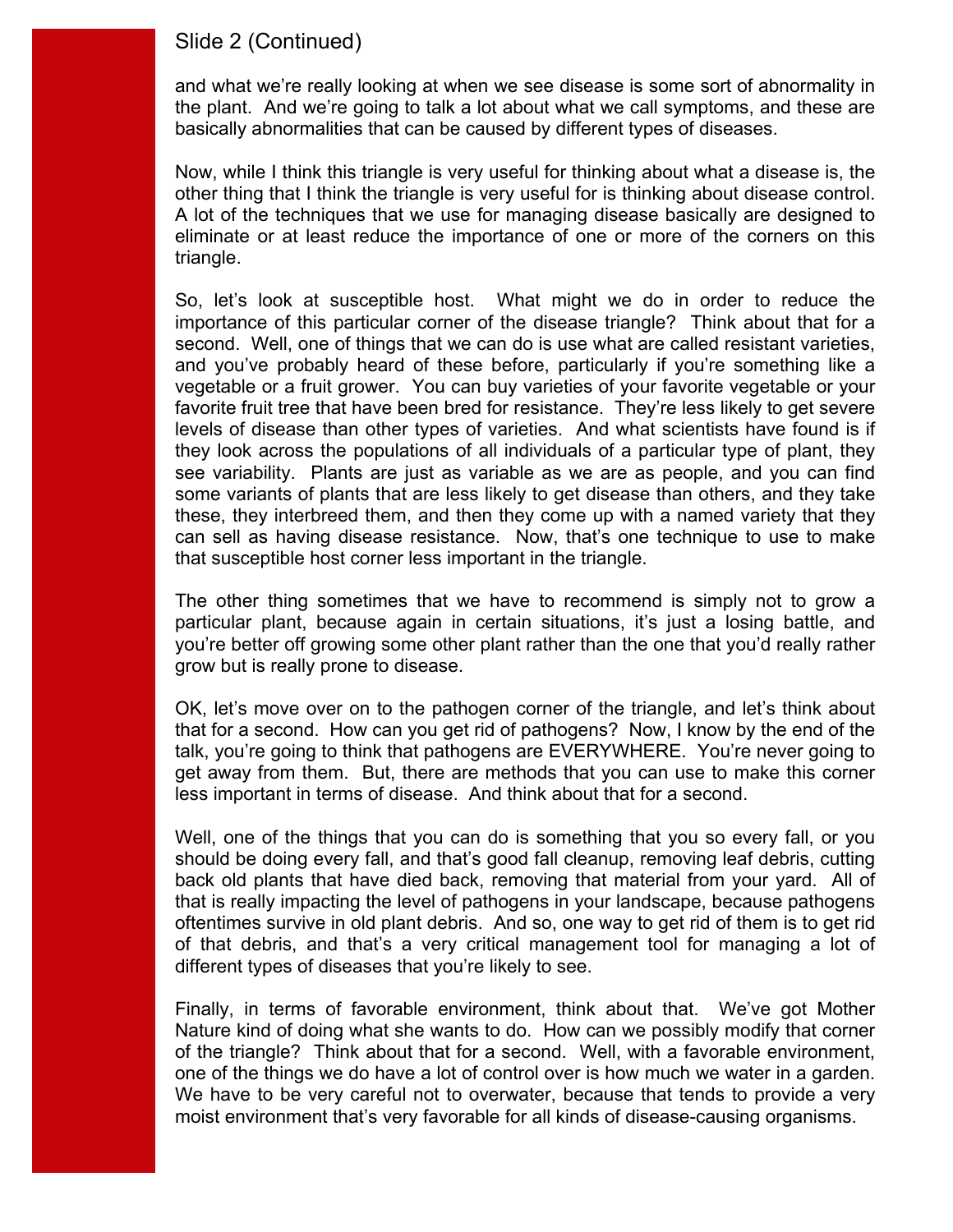# Slide 2 (Continued)

 humidity, and that's really a function of plant spacing. So, if we have a lot of plants natural humidity generators. around the leaf surface. So, anything you can do to space plants farther apart, to The other environmental factor that we tend to have a lot of control over is relative packed tightly in a garden (the way that I do in my garden at home), then we tend to trap a lot of humid air around plants. And you have to keep in mind, plants are They do something called transpiration, so they naturally lose moisture through their leaves. That creates a little humid envelope allow better airflow, that tends to remove that humid air. And that's a function of either, if you've got an existing garden, thinning plants, or, if you are establishing a new garden, making sure your plants are spaced far apart, to get that good airflow.

### Slide 3

 disease-causing organisms in plants. We will also discuss bacteria, viruses and a As I mentioned, we're going to spend a fair amount of this presentation talking about the different types of organisms that can cause plant diseases. We're going to talk about the fungi and fungi-like organisms, which are the most important of the couple of organisms you may not have heard of before, the nematodes and the phytoplasmas. In addition to these microorganisms, we'll also talk about abiotic factors. These are nonbiological sorts of things that can adversely affect plant health and growth.

### Slide 4

 water molds. Again, this is the largest group of plant pathogens. There are more environment that do not cause plant diseases, but there's a large group of the fungi and fungi-like organisms that do. The largest group of plant pathogens are the fungi and fungi-like organisms. The fungi-like organisms were originally classified as fungi, but have subsequently been broken out into their own group, and we usually refer to these, kind of informally, as than roughly 8,000 different organisms in this particular group that can cause disease. And, keep in mind that there are lots of additional fungi that are out in the

structures that I need to see in order to identify them. What I like about the fungi is that they are relatively large compared to the other types of disease-causing organisms that we're going to be discussing today, and they can oftentimes be seen with the naked eye. If you've ever been in the grocery store and walked by those mushrooms in the vegetable section, those are fungi, and so, as you can tell, again, those are relatively large. A lot of the ones though that I tend to look at when I'm looking at disease-causing organisms tend to be microscopic, and I do need to use a microscope to see at least some of the

 threadlike structures that form the main body of the fungus. Typically, these Fungi can grow in a couple of different ways. Usually in their day-to-day growth, we call this vegetative growth, and they do this through production typically of structures called hyphae (singular is hypha without the "e"), and these are basically long, structures are multicellular, so you'll actually be able to see many cells within a given thread, and these can be quite extensive and grow over a large area.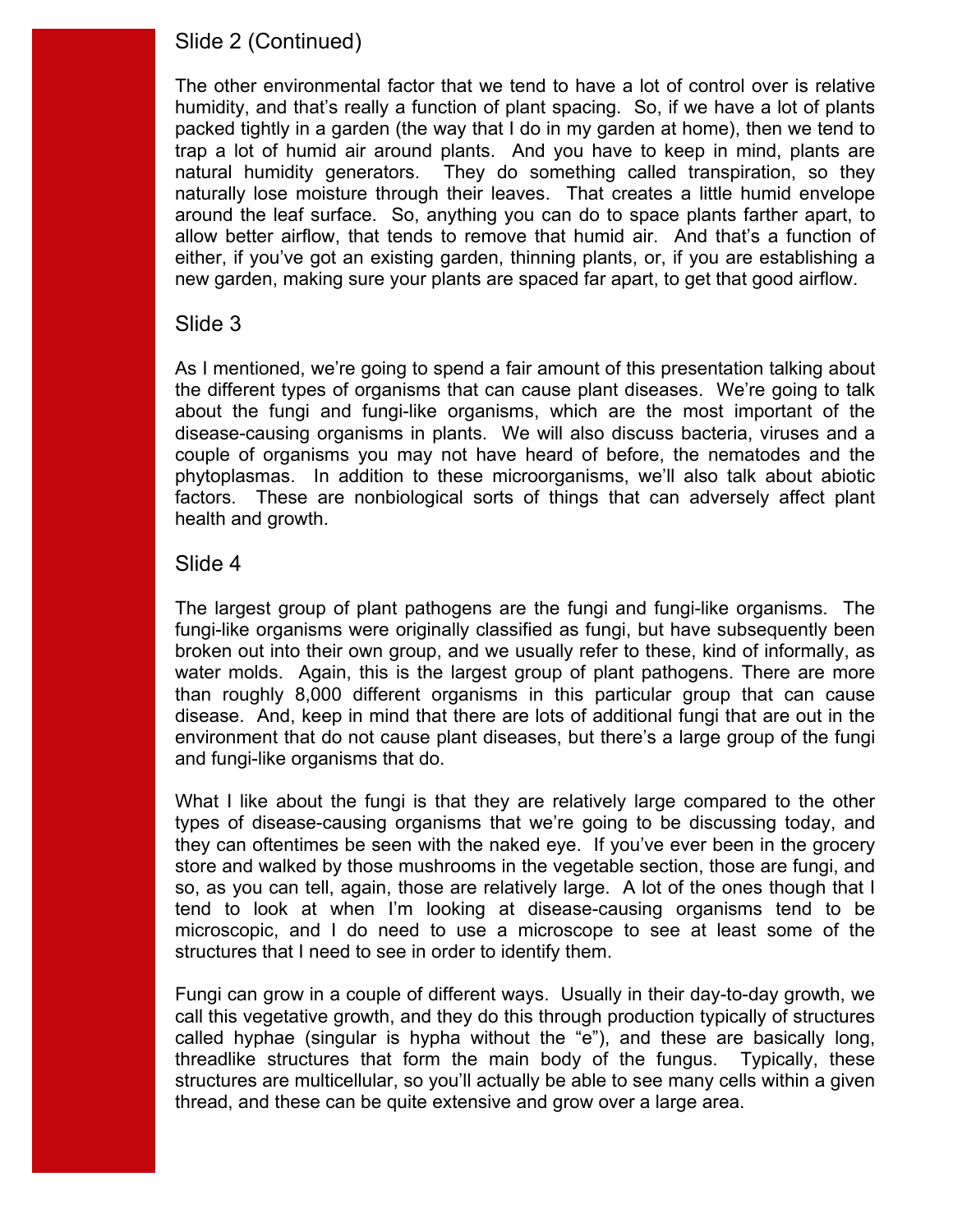# Slide 4 (Continued)

 different ways. In both methods, they produce what are called spores. These are can think of this as being similar to a cloning sort of process. If you take one of the get is genetically identical to that mother fungus that produced the spore. Fungi can then go into a reproductive mode, and they can reproduce in a couple of seed-like structures, which are basically a propagative unit for the fungus. And these can be produced either asexually or sexually. In asexual reproduction, you spores that's produced by this method and grow up a fungus, the fungus that you

 individuals of the fungus that find each other in the environment. They merge. They In sexual reproduction, it's kind of like humans having kids. Basically, you need two exchange genetic material, and then there's a spore production process after that, and the spores that are produced here, if you grow up a fungus from sexual reproduction, the fungus that you get from that spore is genetically distinct from either of the two parents. So, it's kind of, again, like us having kids. Your kids have the characteristics partly of mom and partly of dad.

# Slide 5

 are. They're kind of like threads. Also, if you take a look at where the black arrow is in certain types of fungi. Oftentimes in the fungi-like organisms, these particular structures are missing, and so, that's one of the things that I tend to look for when As I mentioned, when fungi grow vegetatively, they produce what are called hyphae, and this is a photo of the hyphae of a fungus called *Rhizoctonia*, which is a very common root rot organism. You can see how long and tube-like these structures pointing, you're going to see tiny little lines and those are what are called crosswalls. That's what divides that long tube into individual cells, and you can find these I'm examining fungi under the microscope. I'll definitely look for cross-walls, because if I don't see them, I get a little bit excited, because that can indicate I'm dealing with a water mold, and the water molds oftentimes are some of the more destructive of the root rot organisms that I deal with.

 *Rhizoctonia* itself is also a destructive root rot organism. That's what's shown here. identify this particular organism is I look at places where the hyphae branch. And, I look to see where that cross-wall at the branch point is produced. If it's flush with  *Rhizoctonia.* But, if that cross-wall is offset just a little bit forming kind of a T-shaped What is distinctive about this particular organism is that it doesn't produce spores, and really, the only way you can identify it is based on its hyphae. What I do to again where the black arrow is pointing here, you can see a branch point. And, then the original hypha from which the branch has been produced, then it's not cell at that intersection, then I know I'm dealing with this organism called *Rhizoctonia,* and I know I have a problem with a potential root rot organism.

### Slide 6

 produce the spores in what we generically call fruiting bodies. I mentioned  fruiting body of a fungus. In this particular case, we have a fungus called *Septoria.* When fungi go into reproductive mode and start producing spores, they oftentimes mushrooms before. That's actually a type of reproductive structure and thus a It's causing a fruit spot on a cucumber fruit, and the little black blobs that you can see in this photo are the fruiting bodies of that particular fungus. And, I have one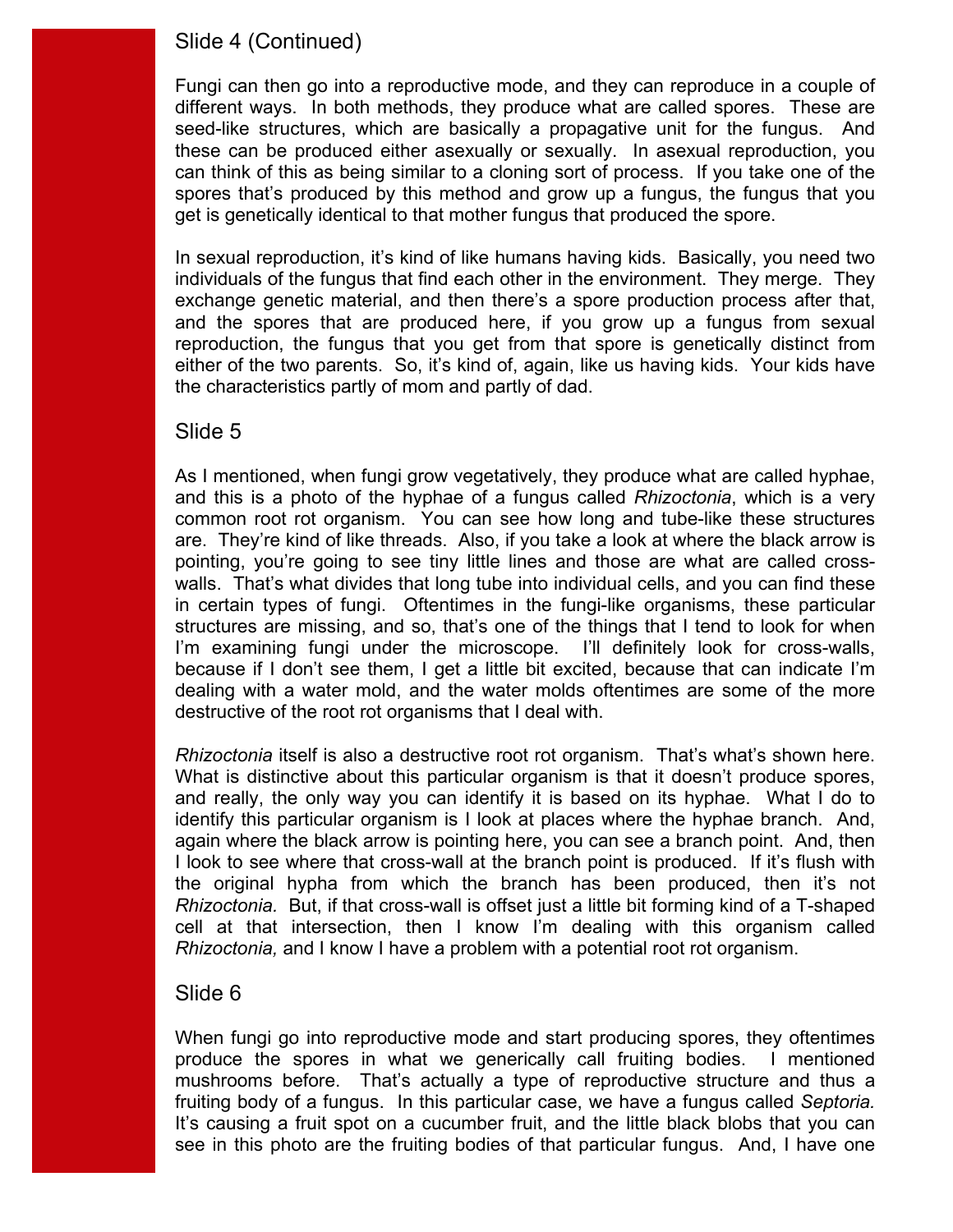# Slide 6 (Continued)

 this is what I spend a lot of my time doing in the lab, is plucking these off, putting that will release the spores. right next to a black arrow in this particular slide. And, if you pluck those off. . . And them on a microscope slide in a drop of water and then squishing them open, and

that will release the spores.<br>This particular structure that you see here is kind of a spherical sort of structure. kind of like cooked spaghetti. There is technically a pore at the top, and when you break it open, out pop these little tiny spores, actually not that tiny. They're actually quite elongated and they look

 case, the fruiting body is one that's producing asexual spores. So, again, if you So, again, fungi produce these sorts of structures quite commonly. In this particular grow up a fungus from these particular spores, it's going to look genetically identical to the fungus that's causing the infection in this particular situation.

### Slide 7

 favorite fungi. This is a powdery mildew fungus that you're seeing here. And, what's interesting about this particular fruiting body is that the center portion is just an open under the microscope. And, what I'm trying to do when I crush it open is oval-looking spores, which are very characteristic of the sexual spores of powdery mildew fungi. Fungi can also produce fruiting bodies when they reproduce sexually, and in this particular case, I'm showing you a picture of the sexual fruiting bodies of one of my enclosed sphere. This one kind of looks like a Pac-Man, because I've crushed it release bags of spores that will be inside this center sphere. You can actually see one of those bags next to the red arrow. If you take a look at the, kind of the mouth of the Pac-Man on that spherical structure, you can also see the edge of another one that's popping out. Inside of these bags, you'll find these kind of brownish, very

 see these, kind of radiating arms on that fruiting body. These are modified hyphae are very, very ornate. And, in this particular case, you can see the green arrow. different sort of look. In this particular case, they look like antlers. There are other types of powdery mildews where those arms will come out and form perfect spirals. spores in wind currents, so that they can be moved away from the leaf surface. On the center sphere, which is technically called a chasmothecium, you can also called appendages, and what's really cool about these particular structures is they The end of that appendage kind of looks like an antler. And quite frankly, depending upon which powdery mildew you're dealing with, those appendages will have a There's another type of powdery mildew where they actually look like spikes that come out from that center sphere, and in that particular case, when it gets relatively humid, those arms, those spikes, will actually bend down and lift that sphere up off the surface of the leaf, and that helps when the spores are released, getting those

 least to genus, the particular powdery mildew that you're dealing with. In this Quite interestingly, if you know what those appendages look like, you know how many bags of spores that are inside that center sphere, you can actually identify, at particular case, you've got more than one bag of spores, you've got these radiating appendages that look like antlers, so that tells me that this particular organism is what's called *Microsphaera*, and that's a powdery mildew that commonly occurs on *Viburnum.*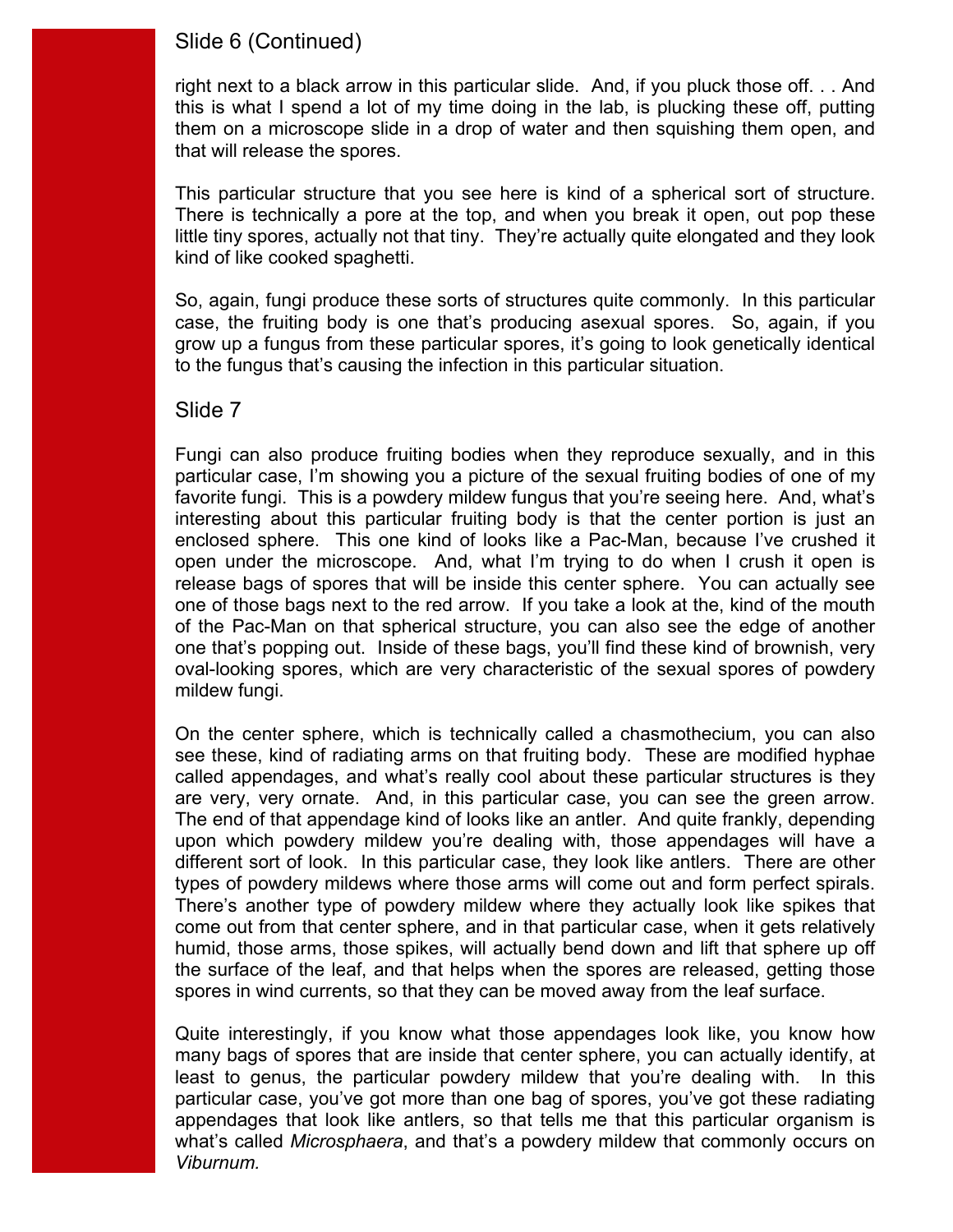this picture, are kind of canoe-shaped or banana-shaped, and are multi-cellular. this picture, are kind of canoe-shaped or banana-shaped, and are multi-cellular.<br>These happen to be spores of a fungus called *Fusarium.* Certain species of this fungus can be quite aggressive plant pathogens, and cause root rots. And, when we were discussing hyphae, and they divide that big spore into individual cells. hypha, and infect a plant. So a lot of potential for infection in this particular case. Fungal spores can come in all different shapes and sizes. I talked about the spores of *Septoria* being long and spaghetti-like. I showed you the picture of powdery mildew spores, which are rather oval. Some types of fungal spores, like the ones in *Fusarium* species tend to be quite prolific spore producers. They produce lots and lots of spores. What's interesting about these is they are multi-cellular, so if you see all of those little lines inside the spore, these are cross-walls, like we talked about And, each one of those cells can potentially germinate, form a fungal thread or a You may notice that these spores look kind of greenish. That's not their natural color. They tend to be colorless. The reason they're green here is because this particular photo was taken with a green filter.

### Slide 9

are a lot of microorganisms that can potentially use the spores as a food source. keep the spores from being parasitized by other microorganisms in the environment. While a lot of fungal spores are colorless, there are fungal spores that do have dark pigments, and these are typically produced by fungi that at least during part of their life cycle come into contact with adverse environments, particularly soil, where there These pigments are melanins, and these are actually anti-microbial agents, so they

hyphae of this particular fungus growing through that root tissue as well. This particular spore is one of a fungus called *Thielaviopsis*. I affectionately call this the "Tootsie Roll" fungus, because this particular fungus has spores that look like Tootsie Rolls. They're long. They're brown. You'll notice in that center spore, it's divided up into individual cells. So, it's multi-cellular, and those cells actually break off like the section of a Tootsie Roll. And, each one of those sections can potentially infect a plant. These particular spores are actually embedded in root tissue. That's all of that kind of gold material that you see in the background. You can also see

This particular fungus, again called *Thielaviopsis*, is a root rot organism that we commonly see in greenhouse settings. It causes a disease called black root rot, and we typically it on greenhouse-grown plants like geraniums and petunias.

### Slide 10

 embedded in this tissue. This is actually root tissue. The spores that we've talked about up to this point are primarily designed for both reproduction and also dissemination, that is movement of the fungus from point A to point B in the environment. Certainly, those dark-colored spores of *Thielaviopsis,*  that Tootsie Roll fungus, also have a function for survival. And, in this particular slide, another example of a spore where the primary function of the spore is to help the organism survive in really adverse environmental conditions. There's a black arrow in this particular slide pointing to this kind of circular structure. This is what's called an oospore. This is a resting spore that's produced by those fungi-like water molds that I talked about earlier. And, you can see how many of these spores are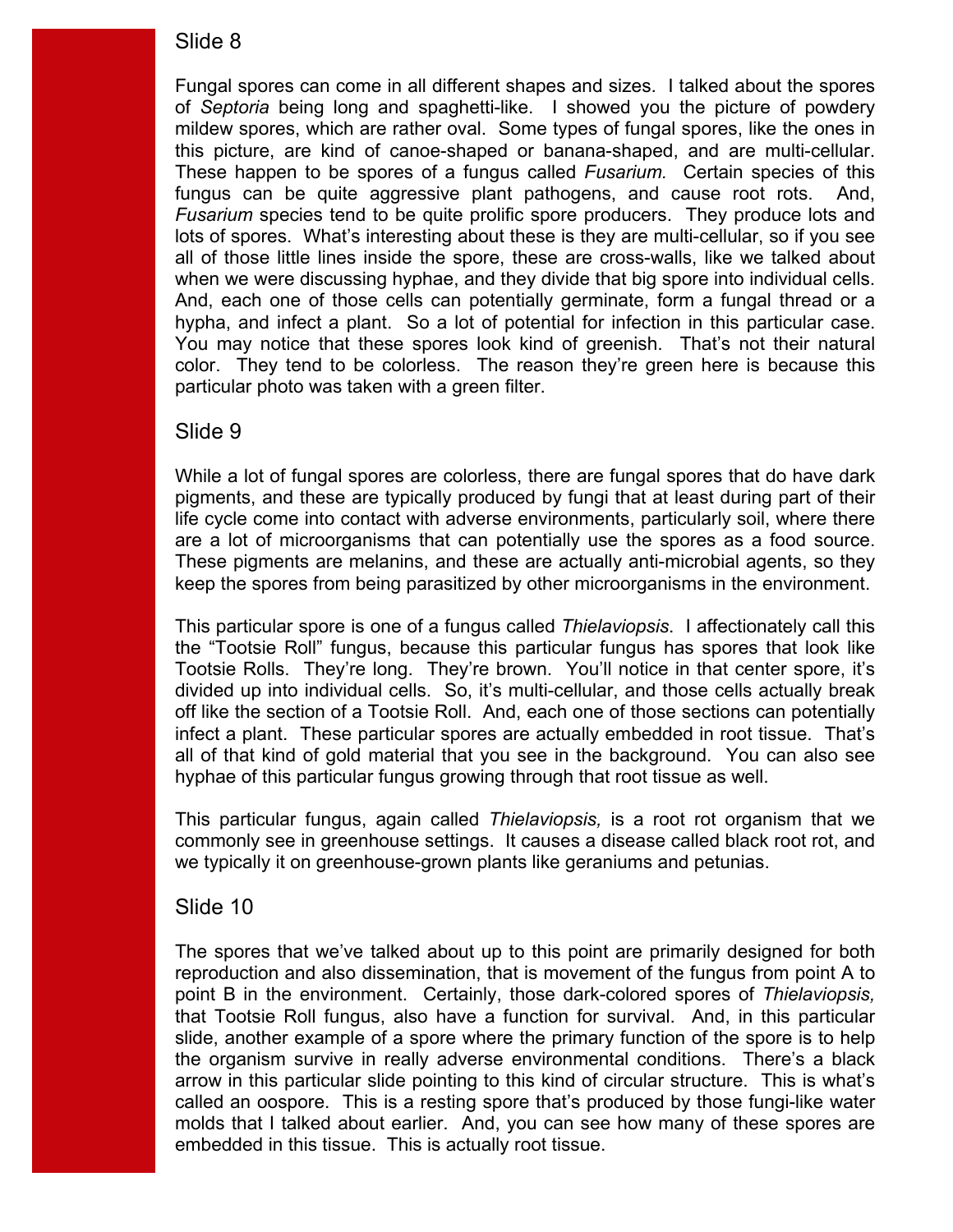# Slide 10 (Continued)

 survive for that long. What you'll notice about these spores is that they have a very, very thick wall, and that's what helps them be very, very stable, particularly when they get into a soil environment. There are certain oospores of certain types of water molds (in particular, there have been some reports of oospores of the organism *Phytophthora,*  again a common root rot organism) that can survive for up to 40 years in soil. And, think about that in the context of how you're going to manage an organism that can

 Now, you may have noticed that I've been using a lot of food analogies. I never really had a good food analogy for this particular spore, until one of my students came up one time and said, "You know. Those look like Cheerios." So, we're going to dub this the "Cheerios fungus". Hopefully, that'll help you remember that these are oospores and that these help with the survival of this particular organism.

#### Slide 11

disease is shown here on somewhat of an unusual plant and an unusual plant part. this white powdery material, that grows on the surface of the leaves. But on this particular host, African violet, we tend to see the symptoms on the flowers. What's along the surface of whatever plant part they're infecting, and a lot of that white material that you're seeing is actually asexually-produced spores. Now that I've discussed the general characteristics of fungi, what I'd like to do is introduce you to a couple of fungal diseases that I think you should be able to identify by eye. The first of these diseases is powdery mildew, and this particular This is on African violet, and you notice all of this kind of white material that's growing on the flowers, in this particular situation. Now, most of the time, when you see powdery mildews, you're going to see them on leaves. For example, if you're out in your yard and you look at a lilac shrub, oftentimes we see powdery mildews, characteristic about powdery mildews is that they tend to produce a lot of growth

 mildew. And, these particular fungi are relatively specific in terms of their host closely related organisms. Now, you may have noticed that I talked about powdery mildews in the plural. That's because there are lots and lots of different fungi that potentially can cause powdery range. So, we have one powdery mildew that can cause the disease on African violet. There's another powdery mildew fungus that causes the disease on lilacs, another powdery mildew that can potentially cause the disease on cucumbers and squashes and those sorts of plants. So, again, we're talking about a large group of

 primarily on the surface of the plant. They do penetrate into the epidermal layer of They are all characterized by having this kind of whitish growth that occurs, again the tissue. So, that's that outer layer of tissue of a leaf or, in this particular case, a flower. And, they produce kind of an octopus-like structure called a haustorium, and it has these fingers on it that help absorb nutrients out of the plant.

 particular, I see a lot of problems on phlox. Also, on bee balms or monardas, I see a pumpkins, cucumbers, that sort of thing, we can also see a lot of leaf drying due to Most of the time, powdery mildews are relatively cosmetic diseases, but on occasion on certain hosts, they can cause some leaf loss and cause leaves to dry up. In lot of problems. Also, if you ever get powdery mildews on cucurbits, so squashes, powdery mildews as well. Part of what they do is as they're growing across the leaf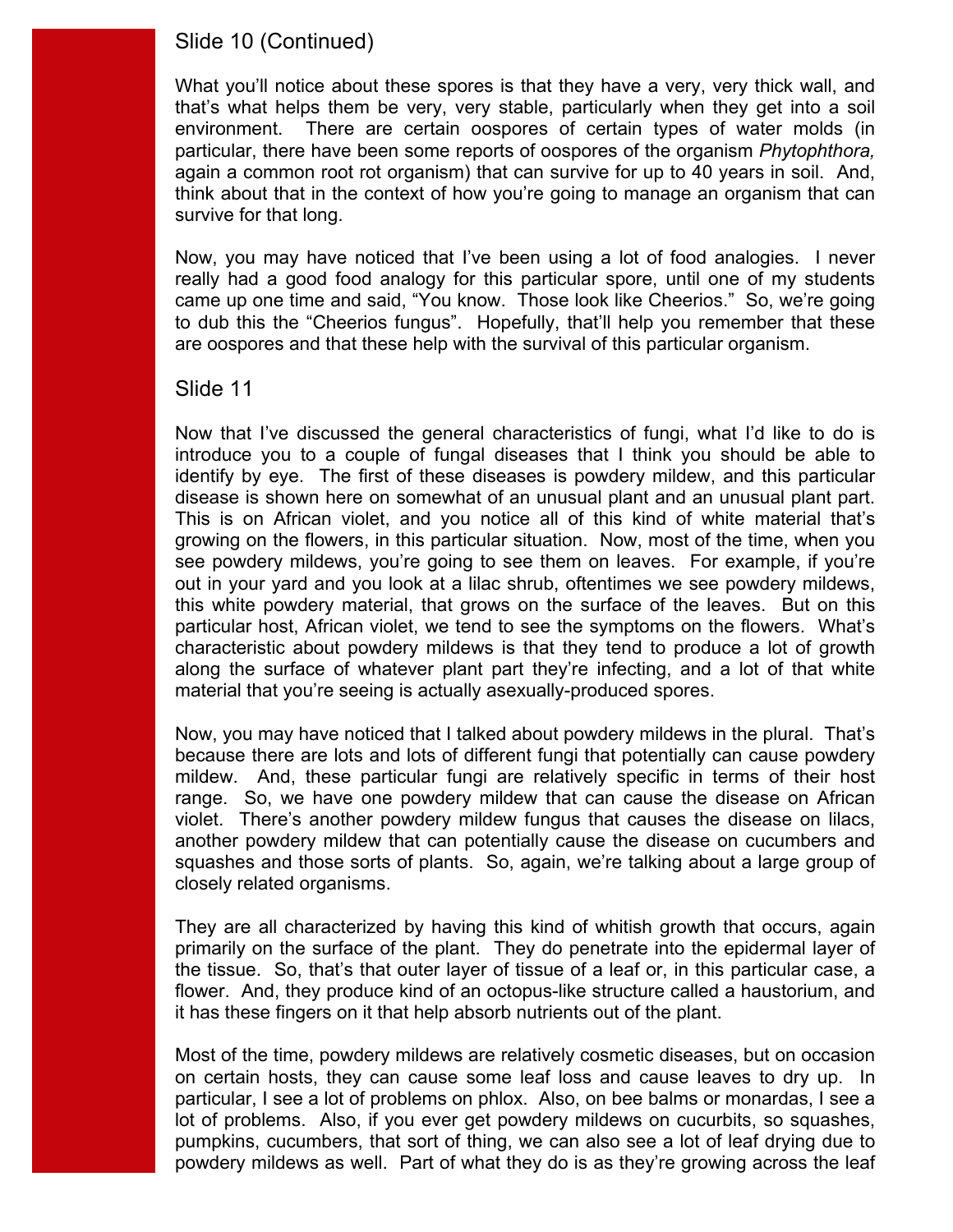### Slide 11 (Continued)

 of these infected areas on the leaf, that will cause a lot of dehydration, a lot of moisture loss, and that's what leads to the leaves drying up. surface or the flower surface, when they produce those haustoria, that opens up a small hole in the leaf surface that allows moisture to escape, and if you get enough

 wintertime and getting that out of your yard can reduce the amount of fungal spores perennials. So, they kind of hang out there, wait for the environmental conditions to year. In terms of management of powdery mildews, one of the best things that you can do, if you've had a chronic problem in your yard, is try to make sure that you do good fall cleanup, because powdery mildews oftentimes overwinter in old plant debris. And so, making sure you collect up all of the infested material that's died back in the that are likely to be produced the following year. Unfortunately, that does not totally take care of the problem, because many powdery mildew fungi will also overwinter not only in this plant debris, but they can also overwinter in overwintering buds on be appropriate, and then they can reinfect a plant as it begins to sprout the following

year.<br>Now, in terms of environmental conditions, really, the driving factor that will really get to other types of fungal pathogens that will infect leaves and flowers, in that most of wetness period. So, that's a length of time where there's actually a thin film of water on the leaves. But, that's not what powdery mildews like. They like a dry leaf mildews is try to remove that humid air, and that's really a function of how much air a less favorable environment for powdery mildews to occur. So, thinning is apart, so that you end up getting good airflow between the plants. powdery mildews going is relative humidity. They are a little bit unusual compared these other fungi really like wet leaf surfaces. They require what's called a leaf surface but really, really high humidity around the leaf. And again, keep in mind that plants are their own mini-humidity generators. They transpire. They naturally lose water through the leaves. And, that creates a little humid cloud along the leaf surface. So, one of the things that you need to do in order to manage powdery flow is occurring around plants. So, anything you can do to thin out plants, allow better air flow, will really help you in terms of clearing out that humid air and making important, or if you're establishing a new garden, make sure that you plant plants far

 resistance to powdery mildew, but again, the fruits you get off these plants may not have the flavor that you want. But, it's certainly an option. apart, so that you end up getting good airflow between the plants.<br>Other things you can consider for control include use of resistant varieties.<br>Certainly, in phlox and rose, which can be hit pretty hard with po well, there are resistant varieties that are sold. And, unfortunately, while you may get good disease control, these particular varieties may not have other horticultural characteristics that you're really interested in, in terms of flower color and that sort of thing. Also, if you're growing cucurbits, oftentimes they have been bred for

 though, these applications need to made before you see any symptoms. Or in this Other sorts of things that you can consider. . . There are fungicide treatments, and many of them, for controlling powdery mildews. As with most fungicide treatments particular case, it's what we call signs, where you see the actual fungus on the leaf or on the flower. You need to make these applications before you see any evidence of the disease in order for them to be effective. These fungicide treatments are really preventative treatments, not curative treatments. And, while there are lots of commercial products that are available for powdery mildew control, what I normally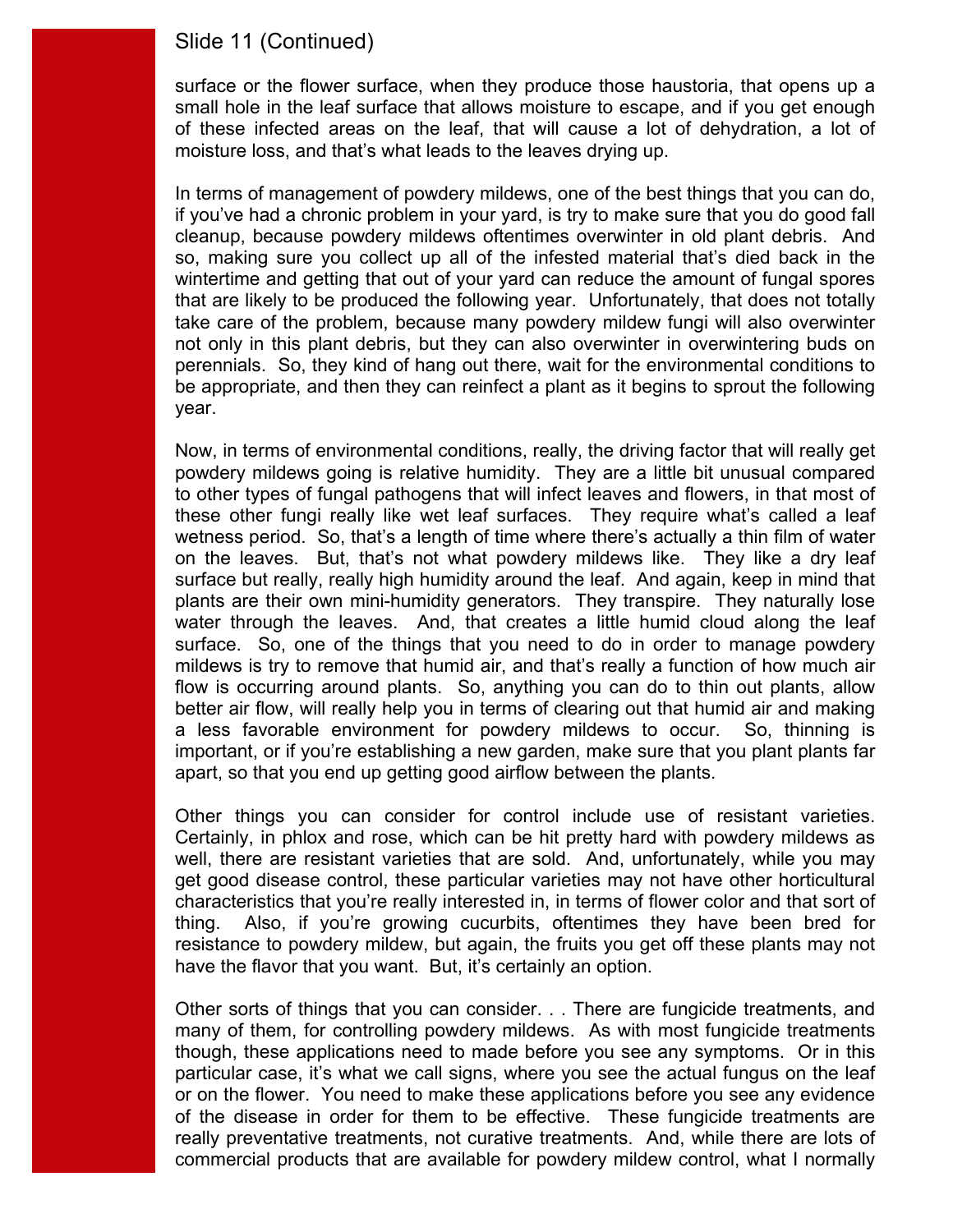### Slide 11 (Continued)

 off of some research that was done at Cornell University. What you do is you take a water, and again, you apply this as a preventative treatment. With any of these products, you need to get good coverage. Cover the upper surface of the leaves, the lower surface of the leaves, the stems. Any part of the plant that potentially can recommend for most homeowners as a start is kind of a home remedy that's based tablespoon and a half of baking soda and three tablespoons of a light-weight horticultural oil (we'll come back to that in just a second), you mix that in a gallon of fungicide treatments, whether it's this baking soda concoction or the commercial become infected needs to be covered.

horticultural oil. There are many types of horticultural oil that are on the market. horticultural oil. There are many types of horticultural oil that are on the market.<br>Most of them are overly heavy in terms of their weight for use for this particular dormant. If you apply it to leaves, it will burn them. People have also tried to use, we're really talking about a paraffin-based oil. Now, getting back to this baking soda concoction, I mentioned light-weight application. Definitely, you do not want to use something like dormant oil. There's a reason it's called dormant oil. That particular oil is designed for use when plants are ahem, motor oil, which is a great way to kill plants. Definitely, that's not a useful oil in this particular context. When we're talking about light-weight horticultural oil,

 show up in your yard, then what I would suggest would be to go back about three products preventatively. In my own garden, I usually start to see powdery mildews percent, and that would be a great time to start applications. In terms of when you apply these particular materials, what I normally do is, if you've gardened for a long time and have a good sense of when powdery mildews typically weeks before that time point and start applications. Again, you want to apply these about the first of July, but again that can vary from location to location. The other thing that you can do is make applications based on the relative humidity that you can monitor through your favorite weather site. When you start to see humidities that are roughly 60 to 70 percent that are being reported, that would be a point where the humidity along the leaf surface is probably getting pretty close to 100

 and cons of whether you want to do this. It does take a lot of time. It takes a lot of variety, it will still come down with some powdery mildew. And, the level of powdery mildew can really depend upon environmental conditions. I usually have a usually bearing a powdery mildew-resistant phlox plant and kind of shakes it in my face, and says, "Look at this plant! I bought it at the garden center. They told me it particular plant!" And, what I have to explain to the person is that if that were a But again, with any sort of fungicide application, you really have to weigh the pros effort. It can be somewhat expensive on occasion. And, sometimes it's really better to forgo the fungicide treatments and replace the plant with something else that's less prone to powdery mildews. And if you decide to go with a resistant variety, do keep in mind that resistance is not perfect. Even though you have a resistant conversation at least once during a growing season with someone who comes in, was resistant to powdery mildew. And, look at all the powdery mildew on this susceptible variety, it would look even worse. Sometimes, even when we have really conducive environmental conditions, if it's really muggy during the summer, even resistant varieties will have a fair amount of powdery mildew. Just keep that in mind as you're weighing your options for management for this particular disease.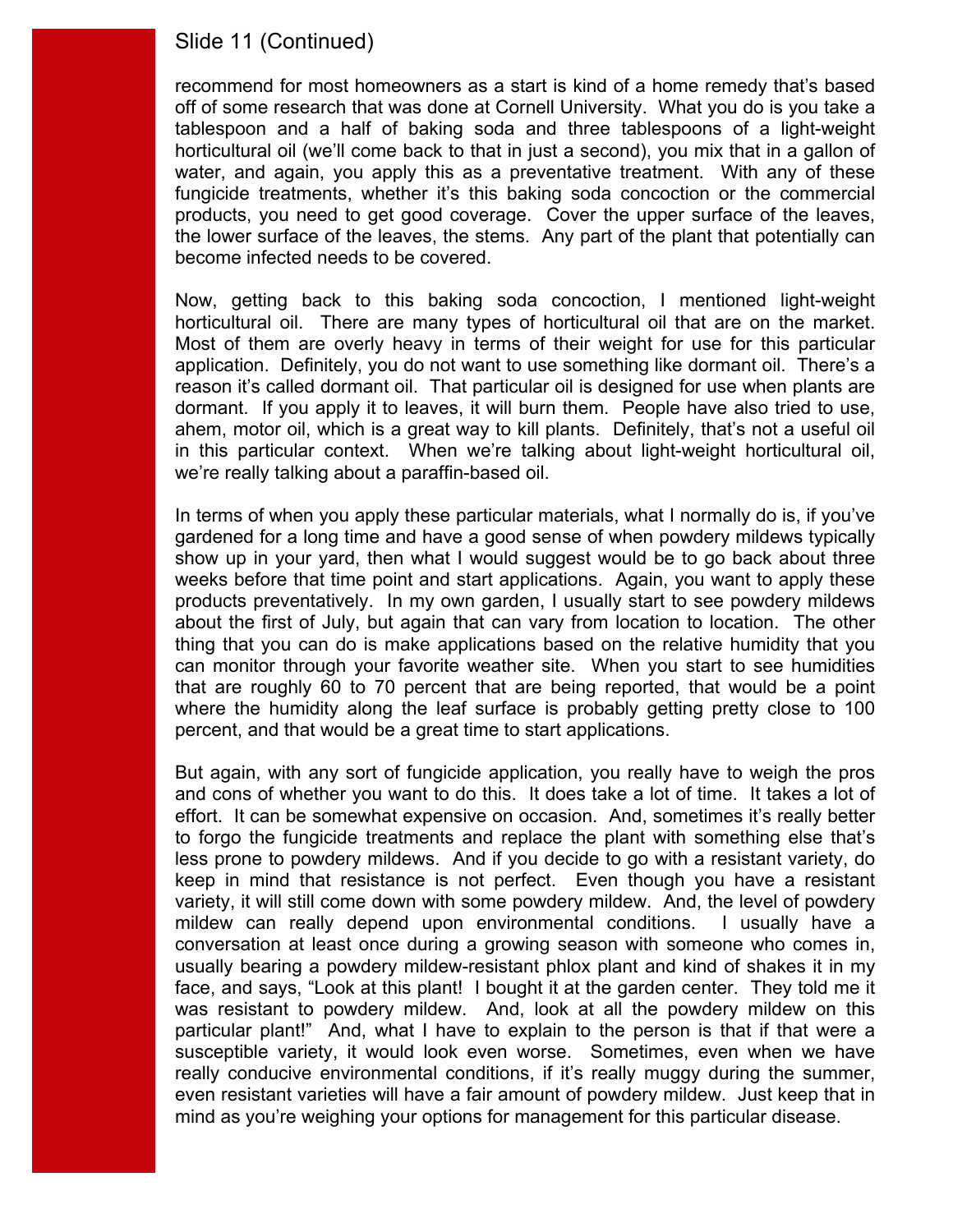of different types of plants. Rust fungi tend to be relatively host specific. In this particular case, I'm showing you an example of what's called rose rust. Another very easy to identify group of fungal diseases are the rust diseases. And again, we're really talking about a large group of fungi that can cause these diseases. They're all very closely related, and they can cause problems on a variety

 some kind of either brownish or orangish spots. But what you really need to do to identify it as a rust disease is basically flip the leaf over and take a look on the the leaf, if you have a rust, you're actually going to rub off streaks of color. And, diseases. There are a lot of leaf diseases that are caused by fungi that will produce kind of brownish or orange spots, but it's only the rusts where you actually get this spore production that you can rub off with your finger. And, this is a very classic-looking rust, because what you tend to get with the classic-looking rusts, if you look at the top surface of the leaf, you're going to see bottom surface of the leaf and look for little erupting masses of fungal spores that are being produced. And, these are typically kind of a bright orange or gold-yellow color, or they can be kind of a rusty-brown sort of color. What you can do is actually, if you rub your finger or a Kleenex® or a white handkerchief across the surface of that's really the classic way of identifying whether or not you have one of these rust

spore production that you can rub off with your finger.<br>In this particular case, rose rust is what's called an autoecious rust. That means that spore production into an overwintering spore. That's called a teliospore. These orange ones are called urediospores. What I love about the teliospores of this part of it that looks like a stalk. And actually, these resting spores, these teliospores, are so large that you can actually see them by eye on the leaf surface. They we're seeing more of it as our climate tends to warm up and we get milder winters. So, you may see this on your roses in the future. this particular rust fungus is able to complete its entire life cycle on a single host. So, this particular fungus just lives on rose plants. In addition to these really orangey, powdery spores that are produced, late in the season, it will start to convert its particular fungus, this rose rust, is it looks like a little corn dog. Actually, if you look at it under the microscope, there's a part of it that looks like a frankfurter, and then a actually look like little insect droppings. Watch for that. This is a disease that we haven't seen a lot of in Wisconsin. It's more of a warm weather sort of rust, but

So, you may see this on your roses in the future.<br>The other major group of rusts are what are called the heteroecious rusts. As see is one called cedar-apple rust. And, that particular rust fungus spends part of its life on red cedar or junipers in general and then the other part of its life cycle on typically see first in the growing season is the stage on junipers, and it's quite vivid.<br>If you've ever seen these large, marmalade-like masses that occur on junipers, particularly red cedar, you've seen cedar-apple rust. opposed the autoecious rusts, the heteroecious rusts require two different hosts in order to complete their life cycle. Probably the most common one that folks tend to woody rosaceous plants like apple, crabapple, hawthorn, and quince. What you

 rust fungus. Kind of an amusing story. . . We had a student on campus who told the head of our grounds crew one time that she really loved mid-May to mid-June on campus, because that's when the junipers bloomed. And, what the student was actually seeing were these masses of spores that were being produced by the cedar-apple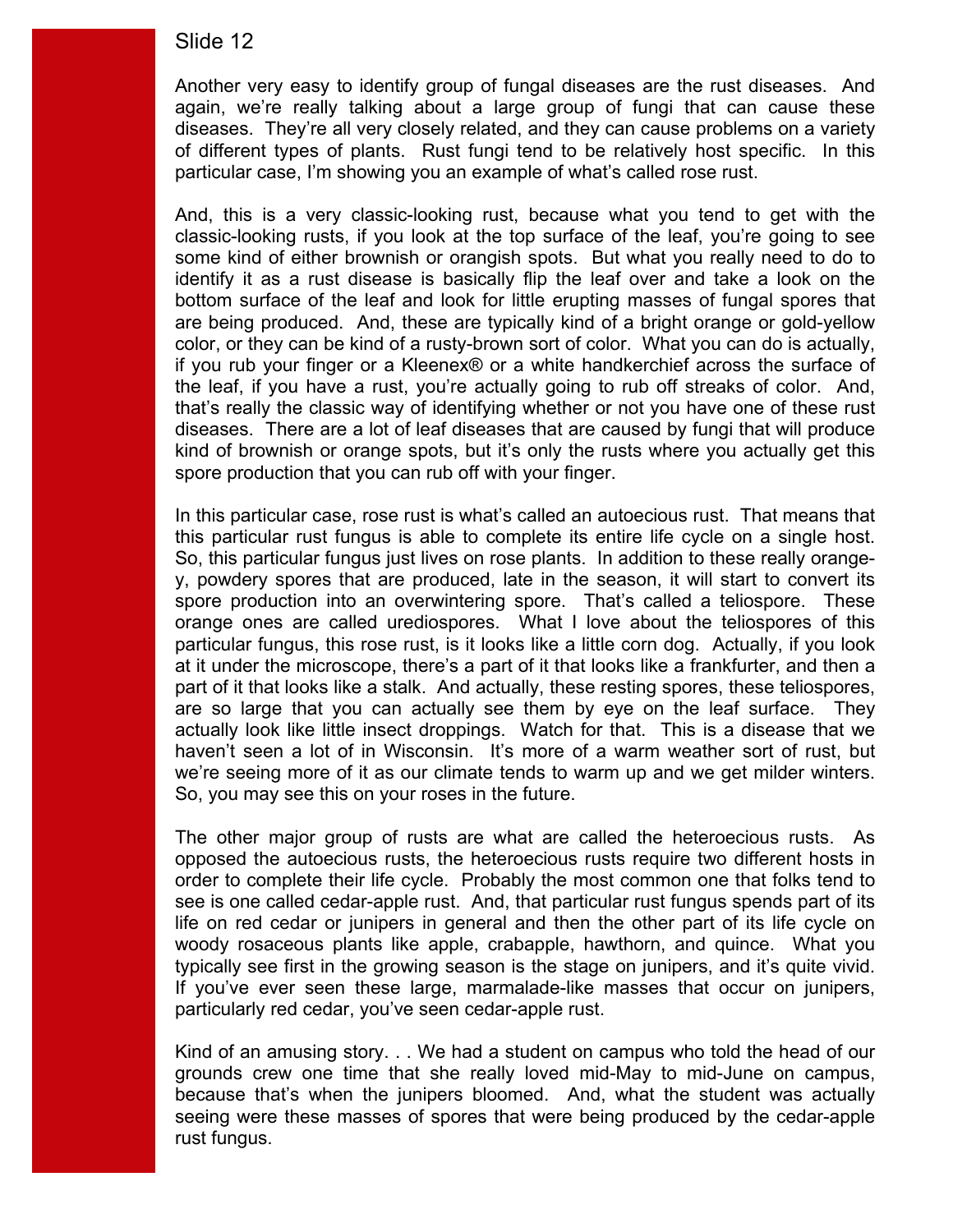### Slide 12 (Continued)

 a nickel. They're usually very bright in color, yellow or orange, and if you look at the junipers. This fungus bounces back and forth. The spores that are produced in those masses do not reinfect the junipers. They actually infect the alternate host, so it's one of those rosaceous plants like apple, crabapple, hawthorn or quince, and then what you start to see midseason on those hosts are very, very distinctive leaf spots that are about the size maybe of a dime or lower surface, eventually you'll start to see these little tentacles that are formed below the leaf surface, and these produce spores that eventually reinfect the

 called white pine blister rust. And, this can be a serious problem on white pine, causes the branches to die. The alternate host for that particular rust fungus is masses of spores that are produced on the leaves. Other types of heteroecious rusts that you may have come across. . . There's one where it can kill white pine trees. It actually causes an infection on the branches and gooseberry or currants, where you actually see symptoms that are very similar to what I'm showing here on rose. So, you get these very bright orange pustules or

 turf. If you've ever walked out into your lawn and gotten orange shoes, you're dealing with an alternating or heteroecious rust. That particular rust spends part of its life cycle on turf, the other part of its life cycle on, of all things, buckthorn. If you're not familiar with buckthorn, it's a very invasive woody ornamental. It will take particular plant, there are three. It's invasive. It's an alternate host for this grass soybeans, is that it's an overwintering site for soybean aphid. The other alternating rust that you may have encountered is the one that goes to over understories in wooded areas. And, if you need another reason to hate that rust. And then a third reason to hate it, particularly if you're a farmer who grows

soybeans, is that it's an overwintering site for soybean aphid.<br>In terms of management of rust diseases, that really depends upon the type of rust of that particular disease. With the alternating rusts, sometimes choosing to grow often really work that well, because you may decide that you're going to grow just you're dealing with. that you're dealing with. Oftentimes, with the autoecious rusts, good cleanup of the infected leaves, also pruning on roses of infected canes, can help with management only one of the hosts, for example with cedar-apple rust, you decide whether you're going to be a connoisseur of junipers or a connoisseur of woody rosaceous plants, and grow only one them. Although, quite frankly, in tight urban settings, that doesn't crabapples, but your neighbor will grow some junipers, and the plants will be close enough for spores to float back and forth. There are also fungicide treatments, but if you're ever interested in that particular option, that's a situation where you'd want to contact someone like me to get a specific recommendation for the particular rust that

 But again, rusts in general are diseases that you should be able to identify by eye. So, definitely watch for those out in the landscape, as you look for plant diseases in the future.

#### Slide 13

While powdery mildew diseases and rust diseases are relatively easy to identify, unfortunately a lot of other fungal diseases are going to be much more of a challenge. So, what I'd like to do as we continue talking about fungi is give you kind of a broad perspective on the sorts of symptoms that you might expect to be caused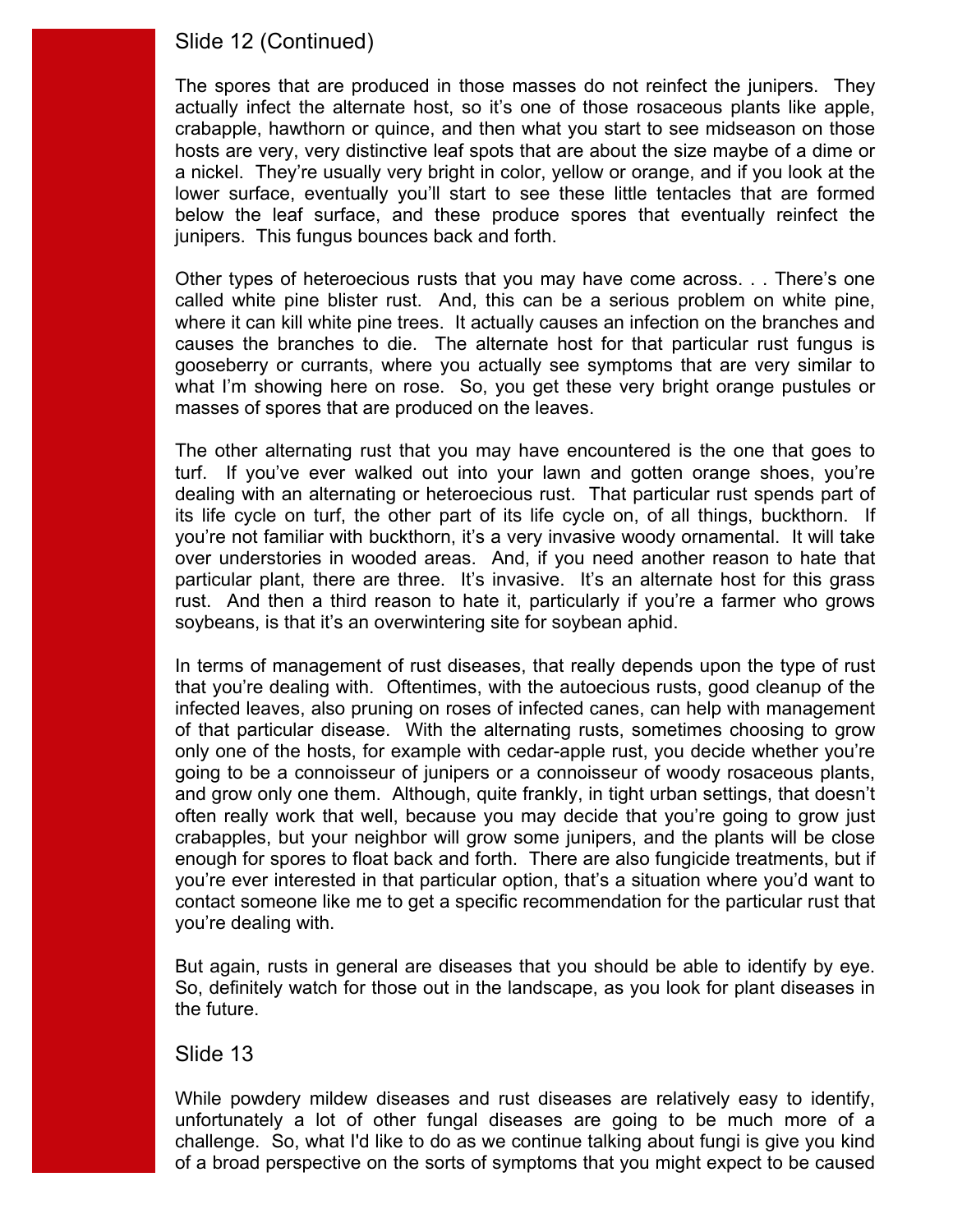### Slide 13 (Continued)

 example of this here. This is a disease called black spot. It occurs on elms. There is a black spot disease that you may have heard of that occurs on roses, but that's caused by a different fungus than the one that's involved here. With both of these particular case, you can see a little bit of a yellow halo around the dead areas. We by fungal pathogens. One of the most common of the symptoms caused by fungi are spots. These are basically localized, relatively circular infected areas, often necrotic, so dead, that occur on soft tissues, particularly leaves, and you can see an diseases, what you get are these roughly circular dead areas on leaves. In this do sometimes see that with fungal pathogens that occur on leaves, but we more likely are going to see a yellow halo when we're dealing with a bacterial pathogen, and we'll talk about that in just a bit.

#### Slide 14

 leaf or the entire leaf just collapses, then we start talking about a symptom called a in this particular slide. When you see a lot of spotting occurring on a leaf to the point where a portion of the blight. And, probably the most common of the blights that you're likely to encounter are the blights that affect tomatoes. If you've ever had a tomato plant that started to get brown leaves on the bottom and then that works up the plant to the point where the plant is totally defoliated, you've encountered fungal leaf blights. And they're basically two different diseases that are involved that we typically see causing blights on tomato with that bottom up sort of defoliation, and both of those are shown

 before, because early blight goes both to tomatoes and to potatoes, and so we tend die as well. On the left is a disease called early blight. If you live around the Stevens Point area, where there's a lot of production of potatoes, you've most likely seen this disease to see a lot of this disease up in that Central Sands region of Wisconsin. The characteristics of the individual spots are that they are relatively large. They usually start out being roughly about 1/2 an inch two 3/4 of an inch in diameter, and you can see several spots of that size on this left leaf. Oftentimes, if you look very carefully at that dead tissue, what you're going to see is something that looks like a target pattern, so some concentric rings. That's very characteristic of that particular disease. And, again you get so many infections by this fungus on a leaf that portions of the leaf and then the entire leaf began to collapse, and I have a black arrow showing you an area of the leaf where there are so many infections where that leaf tissue just started to totally die and eventually this entire leaf will collapse and

die as well.<br>On the right is the other, probably more common, of the leaf blight diseases. It's southern part of the state, but elsewhere in Wisconsin as well. With this particular the entire leaf collapses, and you get total leaf death. called Septoria leaf spot. I see a lot of this in home gardens, particularly in the disease, the fungus infects, it forms a relatively small spot to begin with, usually with a very bleached center and a little bit of a dark halo around the edge, usually black or dark maroon color. And again, you get so many infections per leaf that eventually

 managing these leaf blights is actually in the fall after you've had a problem. Make sure you do really good fall cleanup. Collect as much of that old tomato debris that may harbor these fungi as you possibly can, and remove it from your garden. If These particular diseases can be a challenge to manage. The best time to start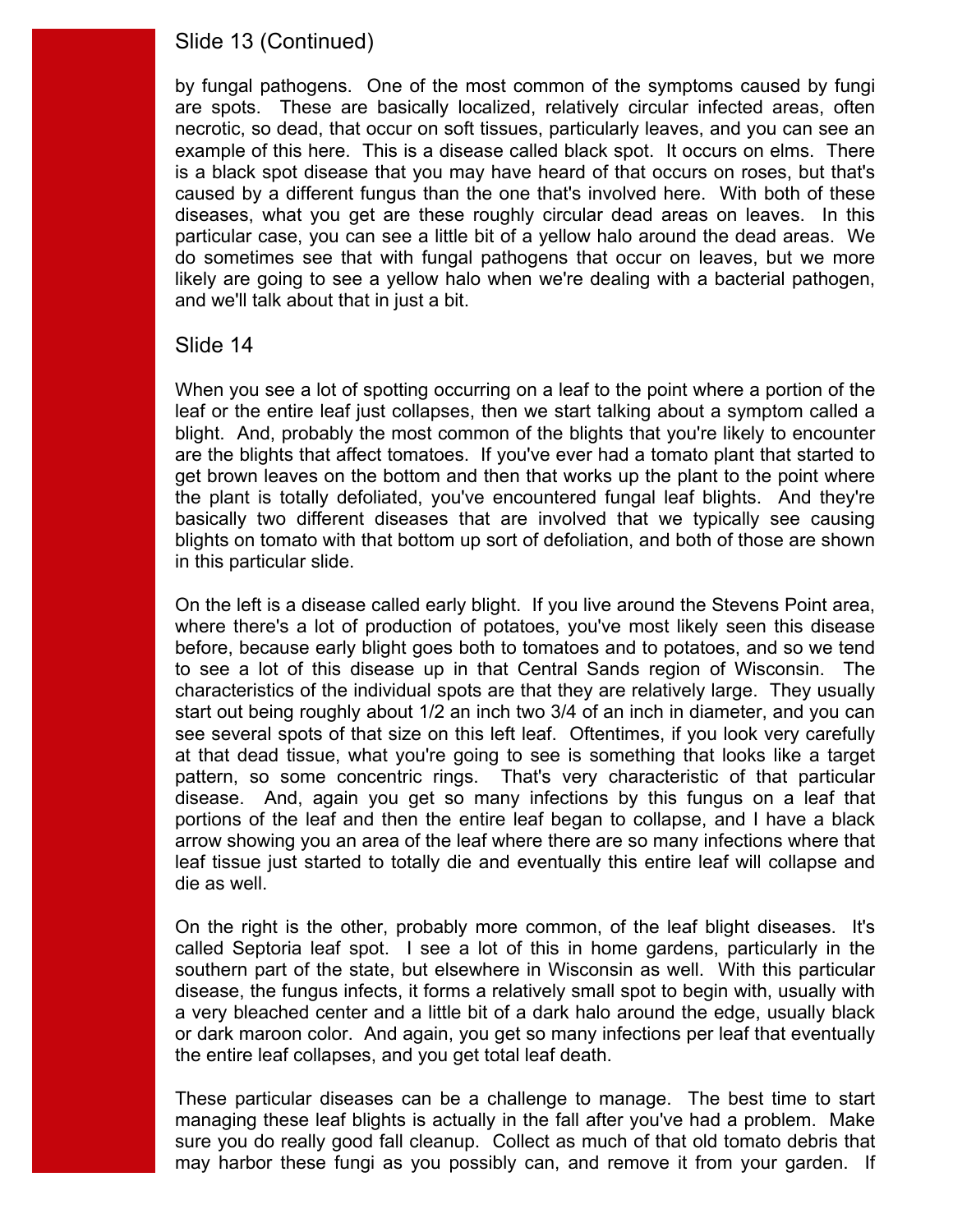### Slide 14 (Continued)

 you could actually compost this material. But, if you're like me, and my idea of a not a good place to put this sort of debris. Because, if you don't get that rotting and to be growing tomatoes next year. you're a good hot composter, where you have a compost pile it gets up to high temperature and you routinely turn that material so that the outer material that's cold gets to the center where it can heat up and decay, if you're a good hot composter, compost pile is just that you throw material in a pile in the back of your yard, that's heating of the material and that material is just sitting around, it can harbor the fungus over the winter, the fungus will sporulate in the spring, and that can lead to problems next year. So, it's best to collect up that material. If you don't do good hot composting, definitely get it out of your yard and get it away from where you're going

 that that's a great option in many cases. There are some varieties of tomatoes that don't have the best of flavors. So that is an option, but it's not, in my mind, the best option for management. As you go into the following spring and decide that you're going to plant tomatoes again, you may want to consider resistant varieties, although I don't necessarily think have resistance to these common leaf blights. Unfortunately, the flavor of the tomatoes that are produced typically is not that great. What scientists have discovered is that the genes for resistance to these diseases are on the tomato chromosomes very close to the genes for flavor. So, what you tend to get is either a plant that's very susceptible to these leaf blights that tends to have a really tasty tomato or you have a plant that's very resistant that has fruits that taste kind of like cardboard. A lot of the cherry tomatoes tend to have at least some resistance to these leaf blights and unfortunately you know that the cherry tomatoes oftentimes

 following growing season is try to move your tomatoes to a new area in your garden. You want to keep them away from where you had tomatoes last year. That's plants to a new area in your garden, if possible. The other thing you should be very aware of when you go to plant your plants the because even though you've been really diligent about collecting up all of the old plant material from last year, there are going to be little bits of leaf that you haven't been able to collect that have filtered down into the soil. Those are going to harbor these leaf blight fungi, and those are going to produce spores, and those can potentially lead to additional infections the following year. So you want to move your

 you really want to do is make sure that when your tomato plants are full size, the the plants as quickly as possible. So, if the leaves get wet, you want them to dry flow, and also decrease drying time. Also, make sure that you plant your plants as far apart as you possibly can. What foliage does not overlap. So, you want to get good spacing between the plants, so you get good airflow, and the reason why you want that is because you want to dry really quickly, because these leaf blight fungi really require long periods of leaf wetness, again a film of water on the leaf, in order for the spores to germinate and infect. So, good spacing is critical to get good drying. Also, as the plants get larger, you may want to thin them a bit in order to again open up the canopy, increase air

Other things to keep in mind once you get those plants in place is to mulch under your plants. You don't need much of a mulch layer, maybe about an inch. Quite frankly, I would recommend going back to the area where you had tomatoes last year and mulching over that area, as well. What this little inch of mulch is doing is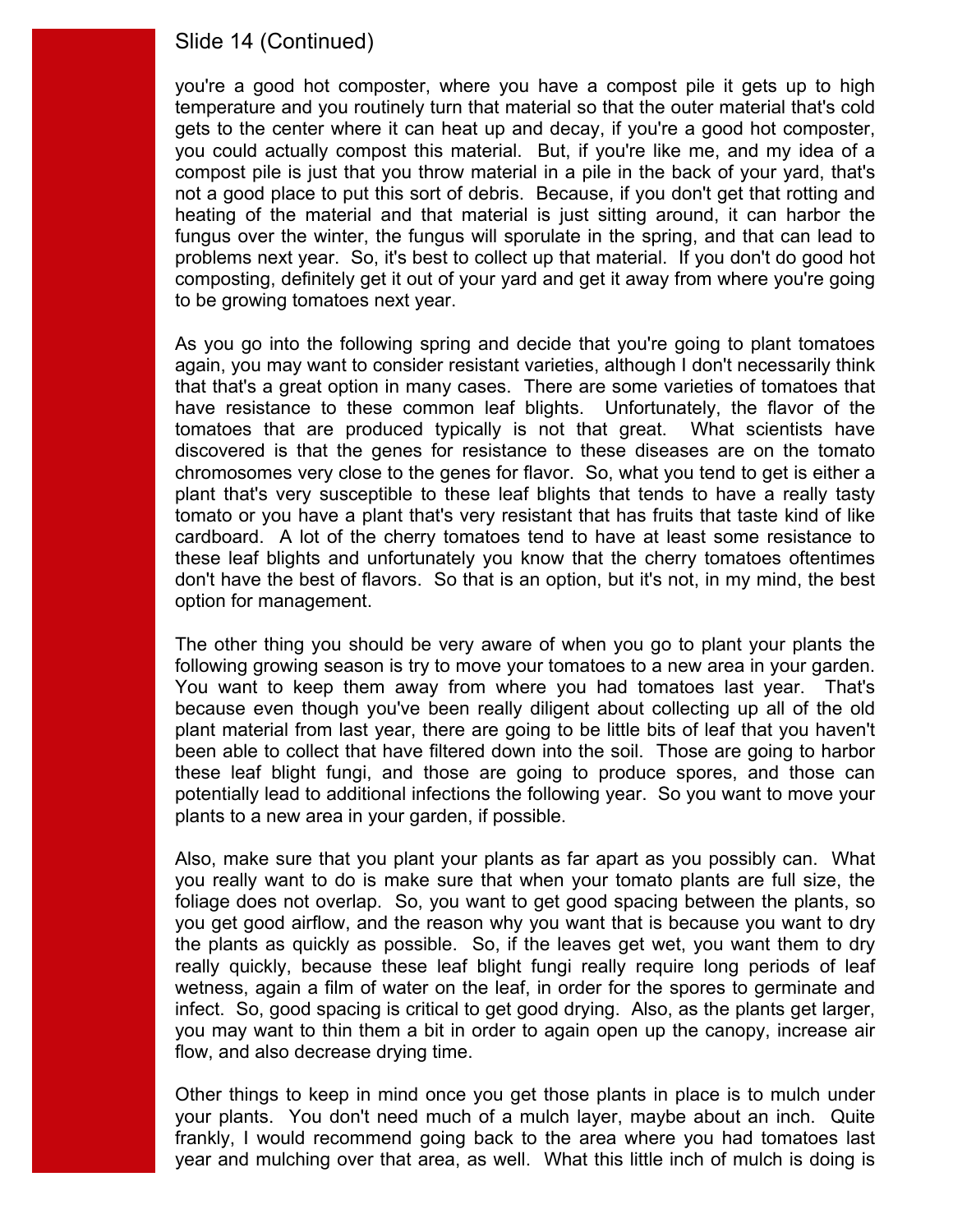# Slide 14 (Continued)

reinfect your plant and will also open up the canopy to promote more rapid drying. forming a physical barrier, so that if you are getting spore production in those little bits of old plant debris in the soil, it blocks the spores from getting out of the soil and to your plants. If you start to see some disease during the growing season, you can pluck off those leaves. That will remove a source of additional spores that might

 fungus infecting. So, if you're going to water your tomatoes, definitely water at the root zone where it's needed and keep that moisture off the leaves. So, a soaker hose, a drip hose, those are good options for watering tomatoes. The other really important thing to keep in mind as you're growing tomatoes is how you water. Definitely, do not use a sprinkler to irrigate your tomatoes, because that gets the leaves wet and again, that creates these leaf wetness periods that are very beneficial to these blight organisms and will promote the spores germinating and the base. And, what I typically suggest is something like a soaker hose that you can just string along the base of the plants and will apply that water very, very slowly into the

If you get absolutely desperate, there are fungicide treatments that you could potentially use, but in my mind, if you need to apply fungicides to your tomatoes, quite frankly, in terms of cost and time and effort, you're probably better off going to a local farmers market and buying tomatoes there.

#### Slide 15

 where it is sunken and tissue has disappeared due to the infection. This is what's called Nectria canker. *Nectria* is a type of fungus that very commonly causes cankers on a variety of woody ornamentals. Another type of symptom that you can commonly see caused by fungi is something called a canker. Cankers are very similar in a way to leaf spots, in that they are very localized infected areas. But with cankers, they tend to occur on tougher plant parts, things like stems, branches, and trunks. In this particular example, we have a canker that's occurring on a honeylocust tree. You can see this very elongated area

cankers on a variety of woody ornamentals.<br>In this particular case, the fungus most likely entered in through a pruning wound. If you take a look at the center of that cankered area, you can see where there was a flush cut. That is, it's cut very, very close to the trunk, which made a very, very large area through which the fungus could enter, and what I also suspect happened in this plant to plant as you prune. branch that was cut off. And you'll notice a couple things about this. It's very, very particular case is that the pruning tools of the person who was pruning were probably contaminated. It's very easy to pick up canker fungi on cutting tools, and if you don't decontaminate between cuts, you can actually transfer these fungi from

 them to air dry. The best way to get rid of fungi on pruning tools is to either use something like 10% bleach or, even a little better, 70% alcohol. Bleach can be a little bit corrosive to metal tools, but 70% alcohol works quite well. We can use something like rubbing alcohol or also some of the spray disinfectants. Lysol or other brands oftentimes contain about 70% alcohol, and you can just spray those onto your tools and allow

Also, notice in this particular picture that even though there is a canker there, the tree is trying to respond to that infection. Take a look at those rolls of tissue along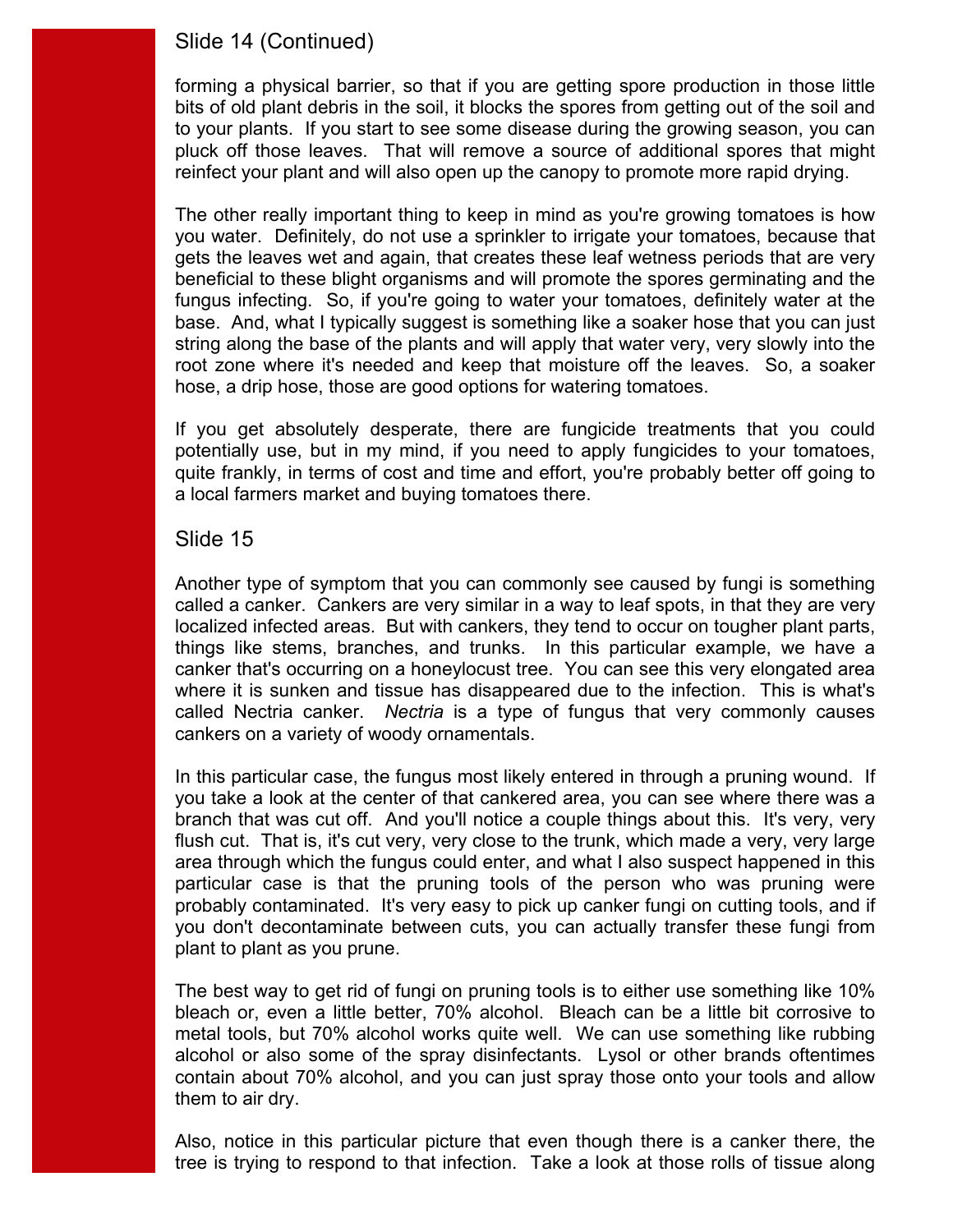# Slide 15 (Continued)

 (notice past tense). This was a honeylocust that was outside my building on the UW-Madison campus. Even though the tree is responding, the fungus is still there. the edge of the infected area. That's actually what's called callus tissue, and that's the plant's response to try to cover over the wound that's been caused by this infection. Unfortunately, with this particular tree, I know where this tree used to be It eventually became active again, the canker enlarged, and eventually the top part of this tree died because the trunk was girdled, and the tree was removed.

### Slide 16

rotting. In this particular slide, what you're looking at is what's called a crown rot. hosta. Fungi can also cause a variety of different types of rots. And typically, when we're talking about rots, we modify the word rot by telling you what part of the plant is That's because the infection by the fungus that's involved here has occurred in the part of the plant that's near the soil line. That is the crown of the plant. And, as you can see, there's this kind of mass destruction of this particular plant, which is a

 I really encounter on a regular basis. And this particular fungus, it's called *Sclerotium rolfsii* (I love the name of that fungus), is typically more of a tropical or subtropical pathogen. We used not to see it a lot here in Wisconsin. Our typical, it used to be able to. This specific disease is something called Southern blight. It's one of the nastier of the fungal diseases. Quite frankly, it's about the most aggressive fungal disease that very cold, what I consider classic, Wisconsin winters kept this particular pathogen under check. Unfortunately, as our climate has warmed a bit, and we've had milder winters, this particular fungus is able to survive here in the state much more so than

it used to be able to.<br>This is actually a relatively easy disease to identify, if you can look for the right petioles on the leaves, and you can see a lot of these if you look in that crown tissue. from kind of a tannish color to kind of a reddish color. And they're about the size of an Osmocote pellet or some types of very small seeds. And this particular organism produces lots and lots of them. things. You can see a white arrow in this particular picture, and it's pointing to a whole bunch of little, tiny, spherical, tan structures that are clinging to one of the These little round structures are what are called sclerotia. They are a resting structure of this particular fungus, and they help the fungus survive during adverse weather conditions. What they are is basically a whole bunch of fungal hyphae packed very tightly together with a little, colored rind, and they can range in color

 Gardens at the University of Wisconsin-Madison, just very close to where I work on this particular pathogen is. And, when I started looking at all of these dead plants, I kind of moved away the tops of plants and look down towards the base, there were all over the mulch that they had around these plants. And, it was just a mass of The first time I ever encountered Southern blight was in the Allen Centennial campus. They had a flowerbed in front of the garden that was just decimated by something, and they called me over. By the time I got over there to do a diagnosis, they'd lost about 40 square foot of plant material in this bed. That's how aggressive these sclerotia everywhere. They were covering the base of the stems. They were sclerotia everywhere. The other thing that you can also see a little bit in this particular photo is a little bit of whitish material. Those are masses of fungal hyphae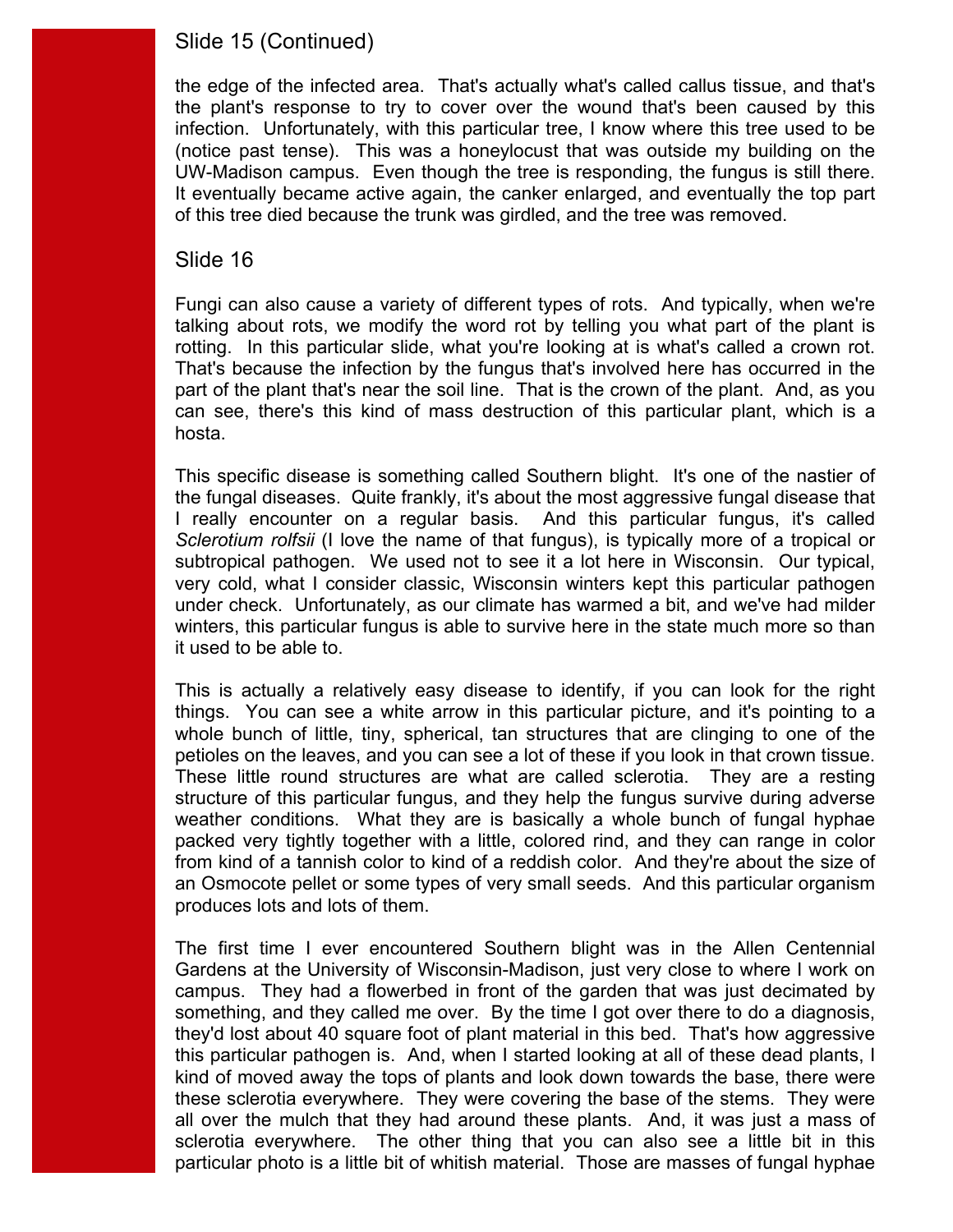# Slide 16 (Continued)

very rapidly, the sclerotia, and a little bit of hyphal growth from the fungus. that are produced by this particular fungus, and that's the other thing that you can look for to identify Southern blight. So a combination of a lot of dead plants dying

 this is that what they need to do is kind of delimit where they see the infected area. really need to try to keep this disease under check. And quite frankly, you will This is a very difficult disease to manage. What I typically tell folks when they see So, watch around the plants on the mulch, and look for sclerotia, find the edge where the sclerotia are forming, go out about a foot to two feet beyond that, and from that outer edge back towards the center, start to remove and dig up plants and bag them in garbage bags in place, and then remove those plants wholesale from the garden. I also tell them to take about an inch of the topsoil, and this is one of the few diseases where I actually tell folks, if you have this, once you've removed all this plant material, come back in and definitely use fungicide treatments, because you probably, even if you do all of this, continue to have problems with this disease for a while, because it's very easy to pick up those sclerotia on shoes, on tools, on, say, the wheel of your wheelbarrow, and then you can move the fungus from area to area in your garden. In general, it's always important, as you're moving around in your garden, to routinely decontaminate your tools, your shoes, anything that comes into contact with potentially contaminated either plant material or soil. And again, for metal objects, you can use 70% alcohol. For things like shoes, you could use something like 10% bleach.

#### Slide 17

 after the *Phytophthora* had done its job. If you look at the lower left edge of this particular fruit, you can actually see kind of the edge of where the infected area is. flat area with the kind of sliminess would probably have been on the soil, because enters the fruits. *Phytophthora* tends to be a soilborne pathogen. In addition to crown rots, you can also see fruit rots. This is an example of a squash that's been infected by one of the fungi-like organisms, one of the water molds, called *Phytophthora,* so this is Phytophthora fruit rot. With the fungal rots, oftentimes the tissue that's rotted is quite dry. It isn't really soft and mushy and slimy. You can see a little bit of sliminess at the center of the infection, but that's likely due to other sorts of organisms, like bacteria, entering into the rotted tissue This fruit has a little bit of a whitish sheen to it. The organism is probably sporulating on the surface, if you looked at it microscopically. But again, there's a lot of kind of dry decay of the fruit tissue. And if you had found this particular fruit in the field, that oftentimes, it's where the fruits come into contact with the soil that the *Phytophthora* 

### Slide 18

Other types of rots that are caused by fungi include root rots. This is where you get a decay in the root system. This inhibits water uptake and thus, probably the first symptom that you're going to see associated with a root rot is some sort of wilting, like the wilting that you see in this *Cineraria* which has a root rot caused by the water mold, *Pythium*.

 If you saw this particular plant at my house, the problem would not be a root rot. It would be drought stress. I tend to use the "wilt technique" for watering my houseplants. So, if I see a wilted plant, that means it must need water. Now most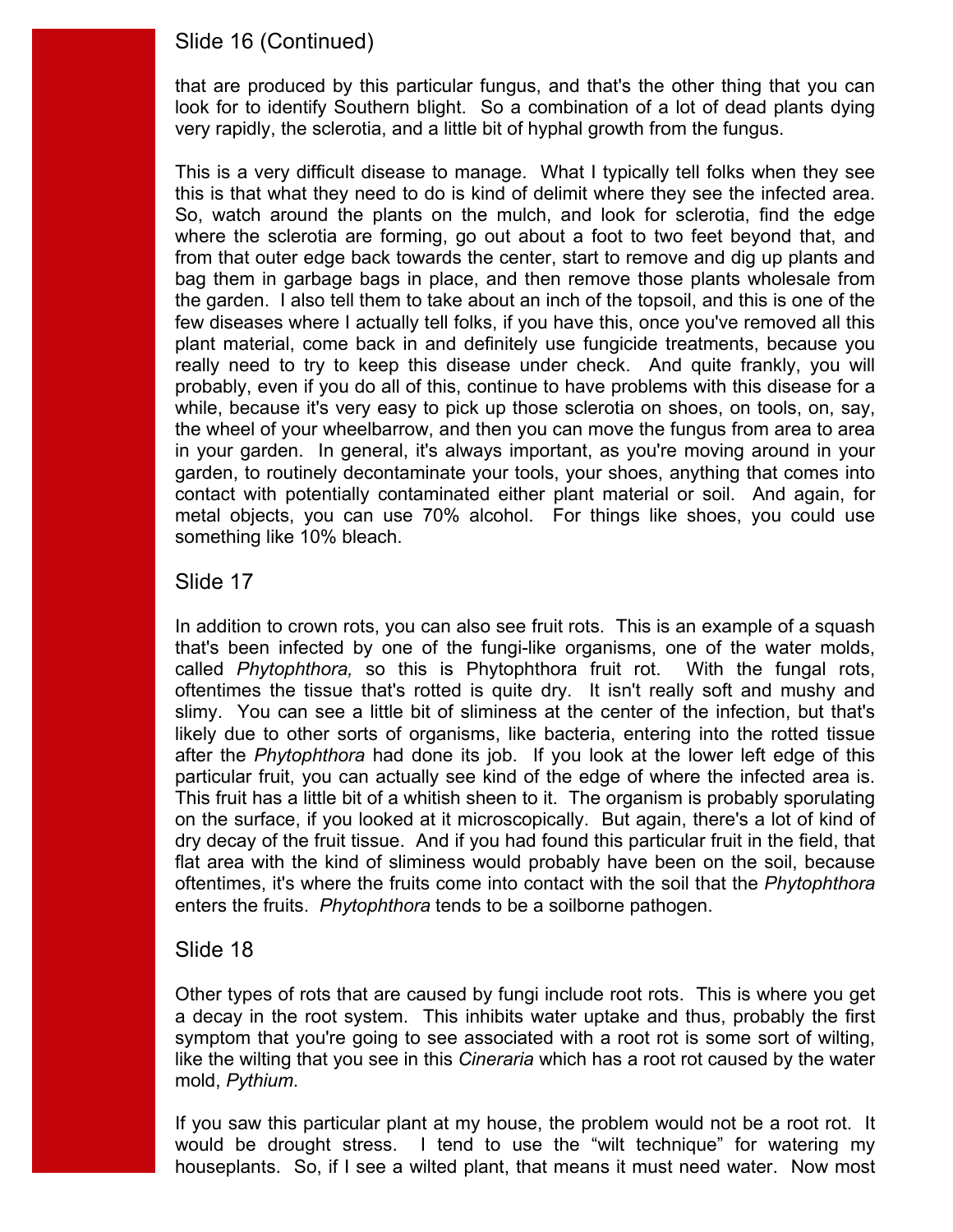# Slide 18 (Continued)

 people don't work that way. They tend to water their plants routinely. So, you definitely need to evaluate when you see a wilted plant, what's going on in the soil. it's going to be bone dry, and you need to add some water. If the soil is really moist, then you're probably dealing with some sort of root rot problem. You need to feel down in that soil and check to see whether it's moist. At my house,

 you need to do, if you think you have a root rot problem, is cut back on water. You causing the root rot. Now, what's our typical response when we see a plant like this, though? What do we do? We typically water the plant. And, the plant continues to wilt, and what do we do? We water the plant again. And unfortunately, what you're doing, if you look in the soil, the little root rot organisms are doing kind of a happy dance down there, because what you've done (remember that disease triangle and the corner that said favorable environment?), you've basically made that favorable environment really, really huge, because root rot organisms tend to like wet soils. So, one of the things need to give the plant enough water to survive, but you want to keep things relatively dry, because that tends to at least partially inactivate these organisms that are

 usually don't recommend recycling plastic pots, if there's been a root rot problem. well. My recommended decontamination for plastic when you've had a root problem In a situation like this, with this particular plant, there's enough damage that, quite frankly, I wouldn't even attempt to save this plant. I would just pitch it, pot at all. We People have tried bleaching plastic pots, and it just doesn't seem to work particularly is, quite frankly, incineration. Now clay and ceramic pots, you can decontaminate those. Typically our recommendation is to soak pots for roughly 20 to 30 minutes in a 10 to 20% bleach solution and then rinse the pots before you use them.

#### Slide 19

 conducting tissue, the xylem, and they lead to blockages in that tissue. So, the plants can take up water, but they can't transport it from the roots to the upper I've mentioned lack of watering and root rots as two reasons why you might see wilting in plants. There is another group of diseases where wilting is a primary symptom. They're called vascular wilt diseases, and what happens with these particular diseases is that the pathogens, in this particular case we're dealing with fungal pathogens, they enter into the plant, they get established in the waterbranches, and that leads to wilting and dieback in the plants.

 wilt disease called Verticillium wilt. Now, Dutch elm disease is pretty specific to herbaceous plants. And also, it's a big problem on certain vegetable crops as well. conducting tissue, and blocks it off. Some of our very, very serious tree diseases are vascular wilt diseases. You've probably heard of Dutch elm disease, probably also heard of oak wilt. These are both vascular wilt diseases. In this particular slide, I'm showing you a third vascular elms. Oak wilt is pretty specific to oaks. With Verticillium wilt though, that particular disease goes to a variety of different types of woody ornamentals. Also, it will go to The pathogen is called *Verticillium*. Again, it gets into the plant, gets into the water

 will cut off a branch that is wilting, and I start peeling off the bark. And that's what What we typically see at least initially on the outside of the plant is wilting and dieback. And then, one of the things I look for when I'm trying to diagnose this is I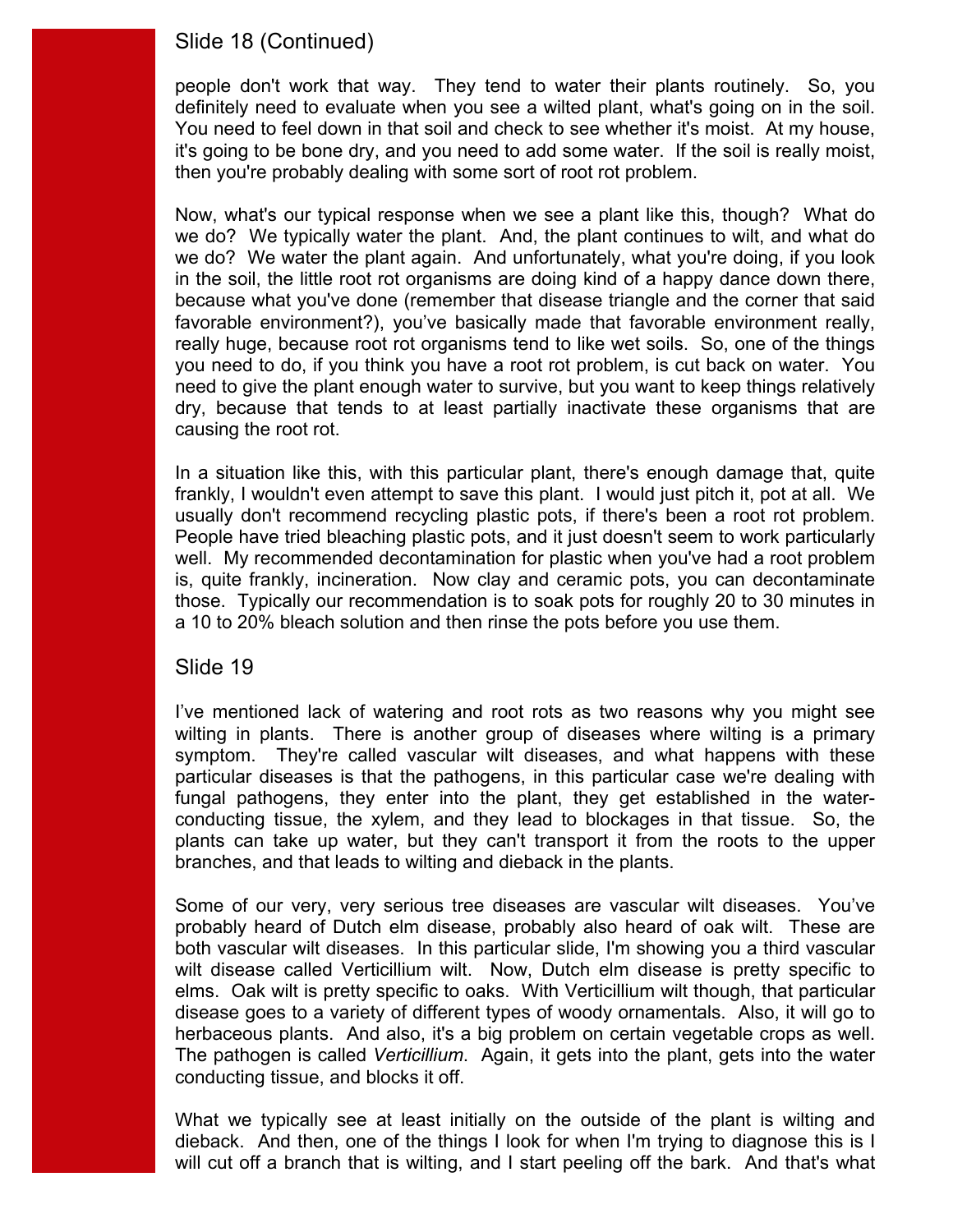# Slide 19 (Continued)

 discoloration. It can be a solid mass. It can be streaks. But you will see some sort growth medium, and I try to get the fungus to grow out of that tissue. And, that's Verticillium wilt. I'm showing in this particular slide. When you have these vascular wilt diseases, oftentimes if you peel off the bark and look right underneath the bark (that's where the xylem is located), you'll typically see a lot of browning or some sort of discoloration. This is called vascular discoloration, vascular browning. It could be vascular greening. Lots of times in maples with *Verticillium*, the discoloration is more of a green rather than a brown, but you'll see this discolored tissue right underneath the bark. And, you can see it here in this particular slide where the black arrow is pointing. And, that's giving you a sense of where the pathogen is colonizing the water-conducting tissue, and I use this as a guide when I'm trying to culture from these wilted branches. So, I take little bits of that discolored tissue, I put it on a how I eventually identify whether I'm dealing with Dutch elm disease or oak wilt or

 disease, Verticillium wilt, basically the trees are going to die. We're really talking These are really, really nasty diseases. Typically when we have oak wilt, Dutch elm about tree removal and then, particularly with Verticillium wilt, because the pathogen has such a wide host range, we have to be very, very careful what we replant in that area.

### Slide 20

The second major group of plant pathogens is the group that contains the bacteria. see these organisms with the naked eye. You'd really need a light microscope in that they're relatively simple. They aren't complex, don't produce those fruiting they have relatively simple reproduction. They reproduce by something called binary fission. Inside a bacterial cell, what you basically have is a bacterial wall, bacterial chromosome. And to reproduce, these organisms just basically make a off in the center. And you end up with cells each with a copy of that bacterial You're probably familiar with these, because certainly there are human diseases that are caused by bacteria. Amongst the plant pathogens, there are about 200 species of bacteria that can potentially cause diseases. These are relatively small organisms, certainly compared to the fungi that we just discussed. You really can't order to see individual bacterial cells. The upside to bacteria, compared to fungi, is bodies like fungi do. They're actually just unicellular organisms, so single celled, and there's a membrane inside and then there's this piece of bacterial DNA. It's a copy of that bacterial chromosome. One copy goes to one end of the cell, the other copy goes to the other end of the cell. You can kind of think of it just kind of pinching chromosome, and these bacteria are genetically identical.

### Slide 21

 As I mentioned, bacteria are very small. In this particular slide, I'm showing you pointing towards a single bacterial cell. The bacterial cell is a little bit elongated. pointing towards a single bacterial cell. The bacterial cell is a little bit elongated.<br>This is what's called a rod-shaped bacterial cell. Most bacteria are either rod- shaped or spherical. Most of the plant pathogens tend to be rod-shaped organisms. bacterial cells that have been photographed under a light microscope. The magnification here is probably around 1000 times normal size. I've got a black arrow And, notice the really pretty purple color. This is not natural. What we did here is stained the bacteria to make them more visible. They tend to be colorless, and so,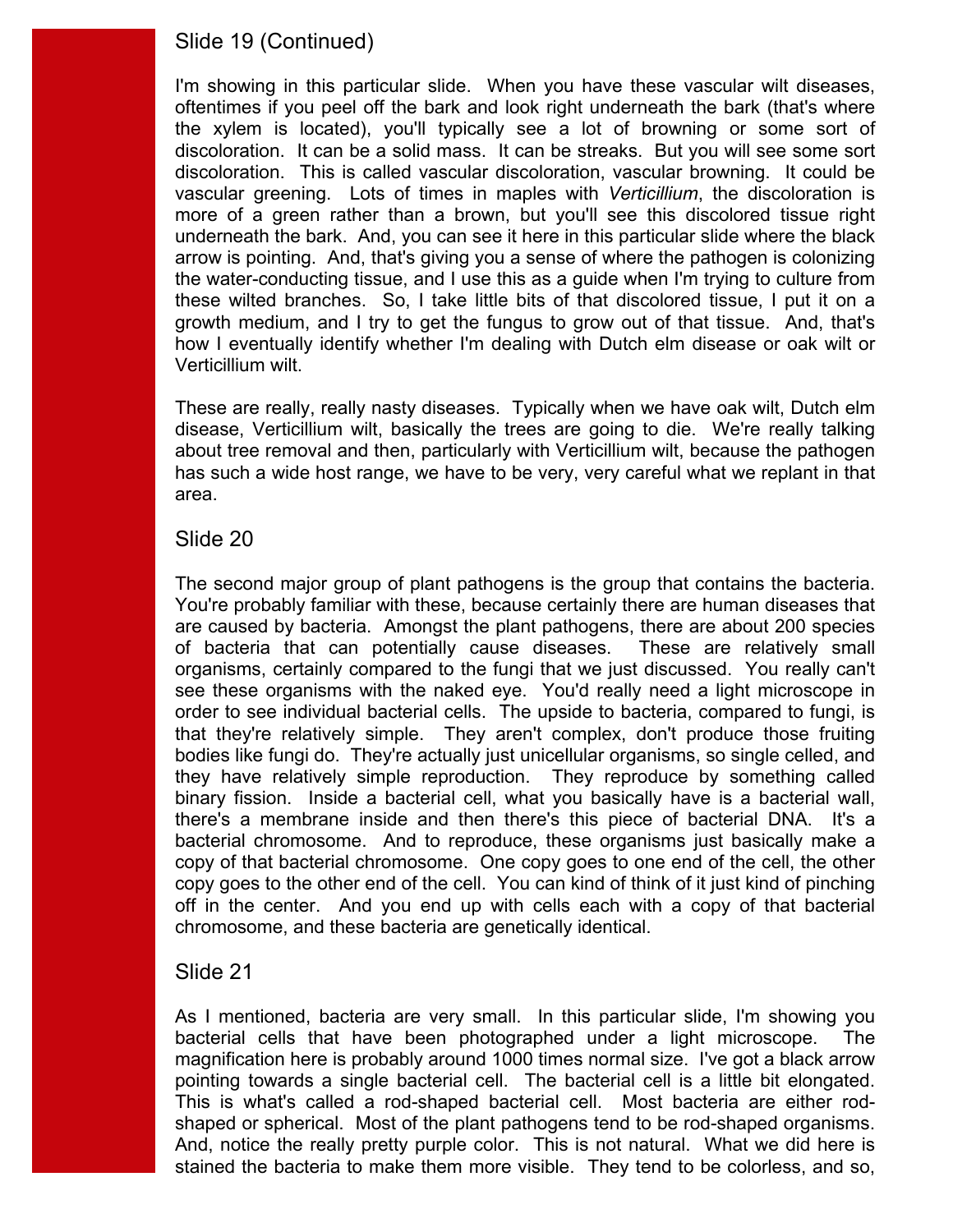### Slide 21 (Continued)

a little bit. they're typically very difficult to see. And the staining actually makes them stand out

 around that vascular tissue. If you slice open a potato that has this particular basically decimate an entire crop. There's no tolerance for this pathogen in seed This particular organism causes a disease called bacterial ring rot. This is a very, very serious disease on potatoes. The organism is a vascular wilt pathogen, just like the fungi that cause Dutch elm disease and oak wilt. This organism gets into the water-conducting tissue in potatoes, and eventually, in the tubers, it will cause decay disease, you'll see a discoloration in the vascular ring around the edge of the tuber, and if you squeeze that tuber you can actually get this snot-like material that comes oozing out. This is a very destructive pathogen. If it gets into a potato field, it can potato production, so if a seed potato producer finds this, he or she is banned from growing seed potatoes for a long, long period of time, on the order of a decade.

#### Slide 22

In terms of symptoms caused by bacteria, bacteria oftentimes causal leaf spots. caused by fungi. I mentioned with fungi that leaf spots tend to be roughly circular. bacteria get into leaves, they are able to colonize, but when they get to veins, they're tissue. So, anytime I see an angular leaf spot with a yellow halo, my first thought is The leaf spots caused by bacteria oftentimes are a little bit different than those With the bacterial leaf spots, they're oftentimes angular. That is, if you look at those spots, oftentimes the edges look very, very straight, and that's because oftentimes, not able to cross the veins, and the veins delimit the edge of the infected area. Also with bacterial leaf spots, oftentimes you see a slight yellow halo around the dead that I'm probably dealing with a bacterial pathogen.

plant down to around 28 degrees Fahrenheit before they will spontaneously freeze. mimics an ice crystal. The disease shown in this particular slide is one called bacterial brown spot. It's a disease that's near and dear to my heart, because this is the disease that I studied for my PhD work. The bacterium that causes this disease is called *Pseudomonas syringae* pathovar *syringae,* and it's what's called an ice-nucleating organism. I mentioned that bacteria, if you look at their structure, they have that bacterial chromosome, there's a membrane around that, and then an outer wall. In this particular bacterium, there's also an outer membrane, and embedded in that outer membrane is a protein that mimics an ice crystal. So, this particular organism is involved in frost damage on plants. You can usually cool plants like a snapbean If you add a lot of this particular bacterium to the plant, it will actually freeze at a higher temperature, and that's because of this protein in the outer membrane that

mimics an ice crystal.<br>This particular phenomenon was actually discovered at the University of Wisconsin. a corn disease, and he was using leaves that were infected with a fungal pathogen. covered with this particular bacterium. In fact, this *Pseudomonas* organism is what's There was a graduate student in the Plant Pathology Department. He was studying He was grinding those up and then spraying it across his plots as inoculum. And, he did this one afternoon. There was a frost that evening, and all of the plots that he had inoculated frosted overnight, and the ones that he had not inoculated didn't freeze. And, he eventually found that these leaves that he was grinding up were called an epiphyte. It actually naturally lives on leaf surfaces, oftentimes without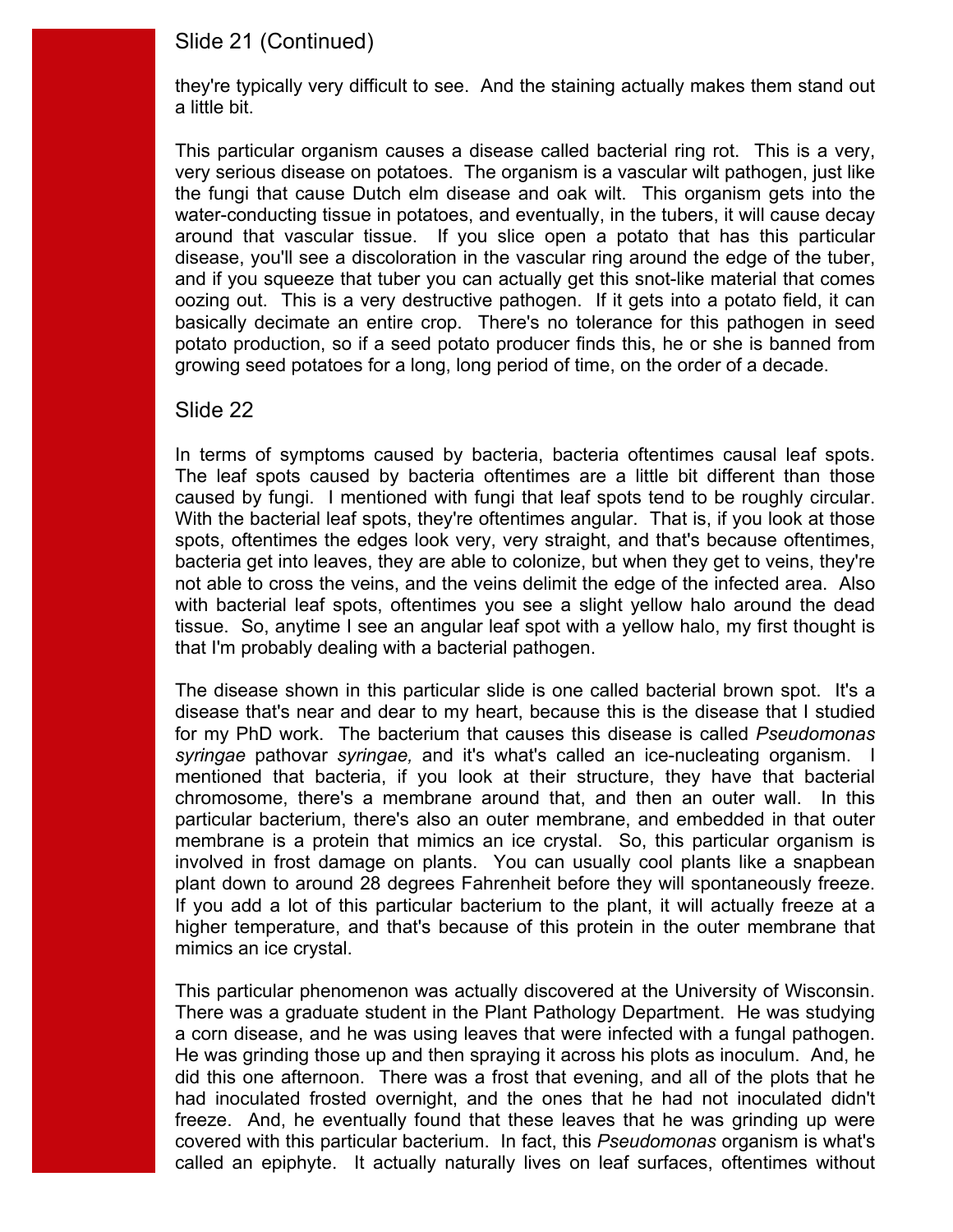# Slide 22 (Continued)

causing disease. In this particular case, there was enough of the bacterium in this mix to induce frost damage on the plants. This particular organism has a useful application. Folks have used *Pseudomonas,* or at least the protein derived from it, to help make artificial snow.

### Slide 23

tissue, which is where the bacterium has infected and caused the tissue to die. You can get a better sense of the angularity of bacterial infections in this particular slide. This is a disease called bacterial blight of begonia. Notice all of the brown Also, notice where the black arrow is pointing, you can see where the bacterium got up to a major vein and just wasn't able to get across that vein. So, the vein serves as the edge of the infected area. You can also see the yellow halo around the infected tissue in this particular example.

### Slide 24

 In order to verify that I'm dealing with a bacterial disease, what I do is take out a little bit of tissue at the interface of the live and dead part of that leaf. I put it in a drop of water on a microscope slide. I slice across it, put a coverslip over the top, and then I look at that cut edge. As I'm looking at it under the microscope, what I look for is this slide. There's a dark mass at the bottom, which is the mass of leaf tissue, and granular material that's oozing out from that cut leaf tissue, and you can see that in then you could see all of this granular material in the upper right. All of those little grains are bacterial cells that are oozing out from the cut leaf surface. This is called bacterial streaming. I don't know exactly which bacterium is causing the problem, but at least I have some initial information that I am dealing with a bacterial infection.

# Slide 25

 an example of that in the very center leaf in this particular photo. There are a couple of kind of angular, defined leaf spots with yellow halos. Eventually, the infected area this particular photo. You get this movement of the bacteria from the edge of the area on the leaf. Again you can see a yellow halo. And then eventually, when the entire leaf will collapse. And that's why we call it a blight. In addition to leaf spots, bacterial pathogens can also cause leaf blights. This is bacterial blight of geranium, a very common disease. If you ever grow geraniums and save your plants year after year, this is definitely a disease that you will probably eventually encounter. The disease typically starts as individual spots. You can see will become larger and kind of wedge-shaped. You can see that in the right leaf in leaf back towards the petiole, so it will look kind of like a pie-shaped infected dead bacterium gets to the main stem, it will cause the collapse of the petiole and the

 keep your plants and overwinter them. Oftentimes, geraniums harbor this particular population increases to the point where infection and disease occur. Again, this is a disease that you're going to see if you grow geraniums and tend to bacterium without showing symptoms, and it's only over time that the bacterial

The best way to manage this particular disease is simply to discard infected plants. There's really no way to clean them up or cure the plants once they have this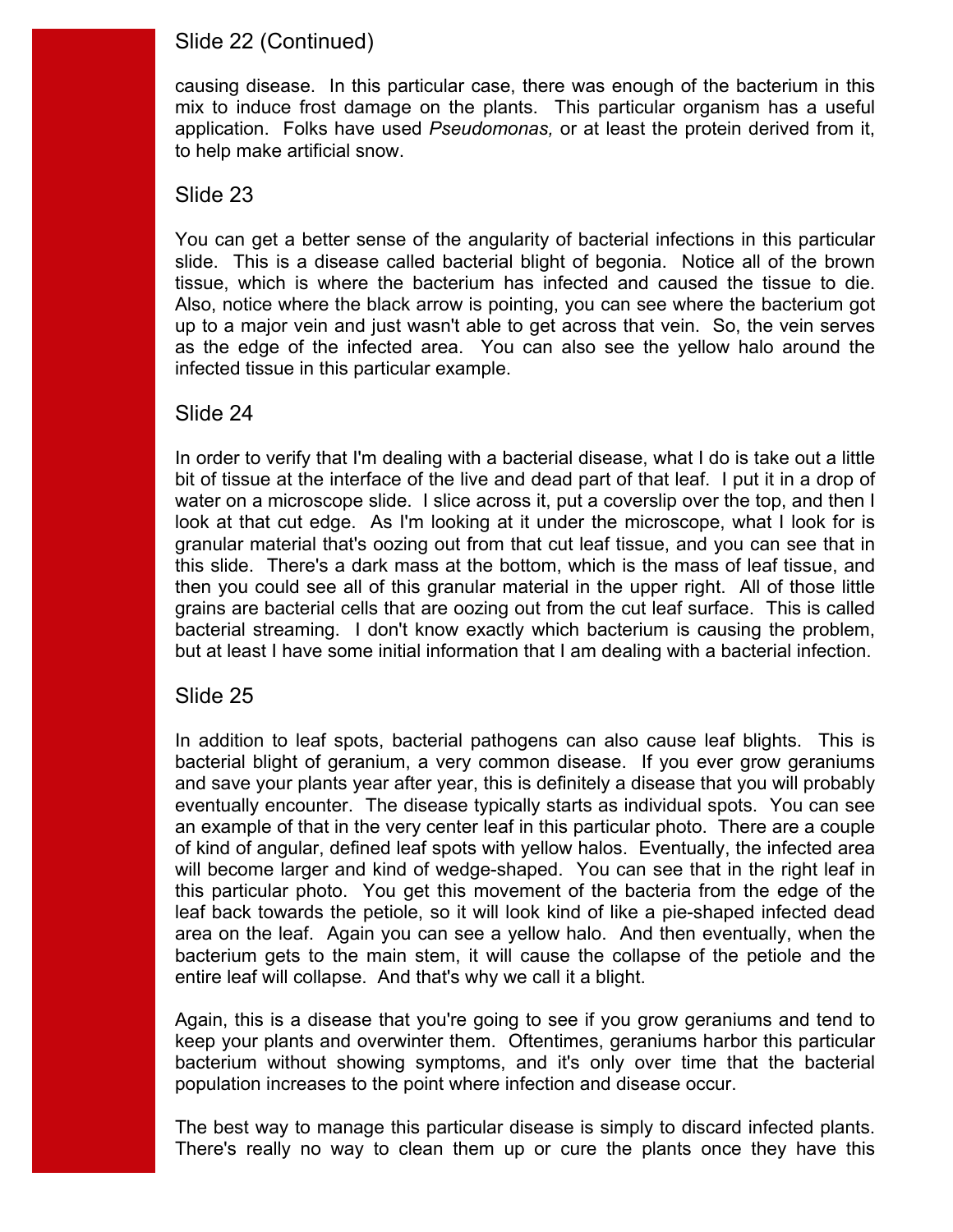# Slide 25 (Continued)

decontaminate, and you can use a 10% bleach solution or 70% alcohol to do this. contact with the infected plants, or any other objects or surfaces that may be bacterial disease, and you don't want to keep them around, because potentially, the bacterium could get transferred from the infected plants to healthy plants and lead to additional disease. Once you've discarded the plants, then what you need to do is So, decontaminate pots, decontaminate any surfaces that may have come into contaminated.

### Slide 26

 Certain bacterial pathogens can also cause soft rots, and these are relatively slimy, kind of juicy-looking decays on plant parts. The most notorious of these is bacterial susceptible. If you've ever had a potato tuber or a bag of potatoes that has kind of liquefied in your refrigerator, then you've encountered bacterial soft rot. What's very interesting about this particular disease is that the bacterium infects and digests the and kind of liquefy. If you take a look at that liquefied tissue, you will see that there been eaten away. soft rot, which oftentimes affects different types of vegetable crops including potatoes and broccoli, cauliflower, pretty much any type of plant part can be pectin in the plant. Pectin is the glue that holds the plant cells together. So, when you get an infection with soft rot bacteria, they tend to cause the tissue to collapse are still live plant cells there. It's just that that glue that holds them together has

potatoes commercially, they are in these huge buildings, mountains of potatoes. potatoes and end up sinking in. I do know of some people that have been inspecting waist in rotten, smelly potatoes. This disease can be a really serious issue in potato storage. When they store And, if you end up getting bacterial soft rot, it can liguefy one of these piles in a matter of two to three days. You can actually climb up onto these mountains of potatoes, and you have to be very, very careful, because if there happens to be a pocket of bacterial soft rot, you can take a step as you're walking across the these stored potatoes, have been walking along, taken a step, and ended up to their

 of bacteria, particularly organisms like *Clostridium*, which produce a lot of butyric acid. And, that's really what gives the rotten potatoes their really foul smell. And, I you work with these tubers, you don't even notice that there's a bad smell. Now, I have to mention that the odor that you associate with rotting potatoes really isn't due to the bacterial soft rot organism. That particular organism really doesn't smell that bad, but what happens is once the bacterial soft rot organism decays the tubers, that decayed tissue becomes a nice growth medium for variety of other types have to say, I'm not a big fan of getting soft rotted potatoes into my lab, because that odor tends to permeate everything. And the worst part is that after a while, when

 to diagnose a problem in a broccoli field. And as it turned out, it was bacterial soft Another interesting story about bacterial soft rot comes from one of my colleagues, who had a friend who worked as an Extension agent in California and was called out rot. They ended up having to diagnose this particular problem from the road using binoculars, because the stench of the rotten broccoli was so absolutely awful.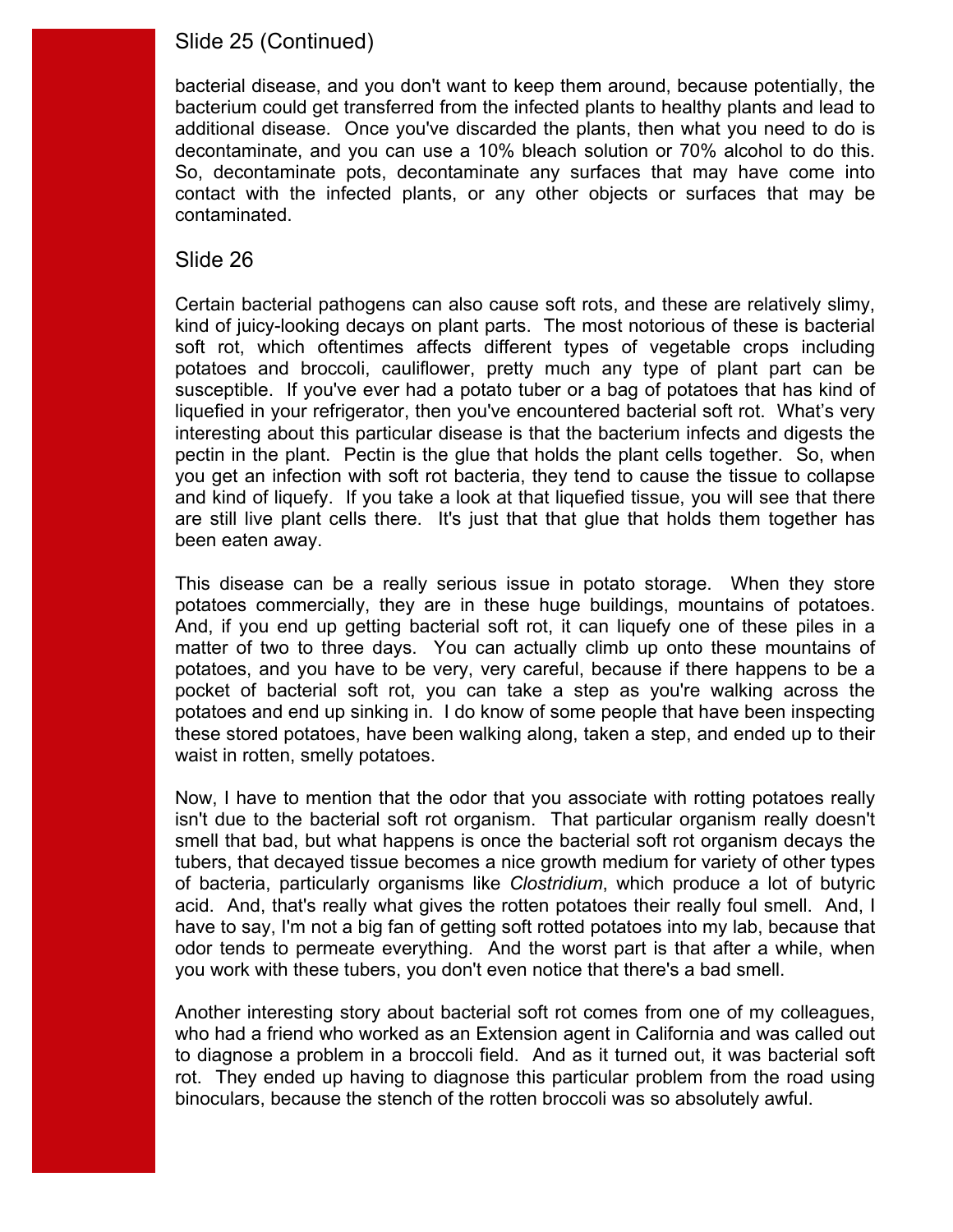best bet is probably with this particular disease. It's called bacterial wilt, and it's a of the plant, at least at this point, is still healthy. This bacterium will spread In terms of a bacterial disease that you're most likely able to identify by eye, your problem on a variety of different types of cucurbits. So, that includes the pumpkins, squash, cucumber, those sorts of vegetable crops. This particular bacterium is introduced into plants by cucumber beetles. They actually drop the bacterium off as they are feeding. The bacterium gets into the water-conducting tissue and blocks it off. So, this is actually a vascular wilt disease. And, the bacterium produces a very slimy capsule around its cells, and it's actually, in part, that slimy capsule that blocks up the water conducting tissue in the plant. Initially when you see symptoms of this disease, what you're going to see are individual vines that begin to wilt. You can see a couple of vines in this particular photo that have wilted severely, but if you take a look at the rest of the plant, which is in the upper left corner, you'll notice that the rest throughout the plant, however, and eventually the entire plant will die. The best way to manage this disease is to keep cucumber beetles in check.

### Slide 28

 inches long so you end up with two pieces of vine. Hold those apart for about 10 material that will form in between those two cut pieces. I'm showing that here in this particular slide. There's a black arrow pointing towards one of those slimy strands. tissue that are all held together by that slimy capsule that I mentioned. Now, this To confirm bacterial wilt of cucurbits, what you need to do is cut off one of those wilted vines right at the base and then cut off a section that's about six to eight seconds, bring them back together and rub them very gently, slowly for about 10 seconds, and then very slowly pull those two pieces of vine apart. And, if you have bacterial wilt, then what you will oftentimes see are these strands of spider web-like But, what you're actually doing is pulling out strands of bacteria from the vascular won't work on all types of cucurbits, but if you're dealing with bacterial wilt on cucumber, on that particular host, oftentimes you will see these bacterial strands associated with the disease.

# Slide 29

 caused by, in this particular case, infection by a bacterial pathogen. Certainly, there are fungal galls and galls caused by other types of disease-causing organisms. classic galls, in my mind, are caused by bacteria. Finally, the last group of symptoms that I tend to associate with bacterial pathogens are the galls. Galls are basically undifferentiated masses of plant tissue that are There also galls that are caused by non-diseases, so abiotic factors, but kind of the

classic galls, in my mind, are caused by bacteria.<br>The one that's shown here is something called crown gall. This is caused by a found in soil. It will infect roots and also oftentimes infects right at the base of the plant at the soil line, thus its name, crown gall. And, I've got a black arrow pointed to second piece of DNA. It's a circular piece of DNA called a plasmid, and there's a bacterium called *Agrobacterium tumefaciens*. This particular organism is oftentimes this large undifferentiated mass of plant tissue that's been induced by infection by this particular bacterium. What the organism does is it oftentimes gets in through wounds, and inside the bacterial cell, I've mentioned that there's a bacterial chromosome. This particular bacterium, in addition to that chromosome, also has a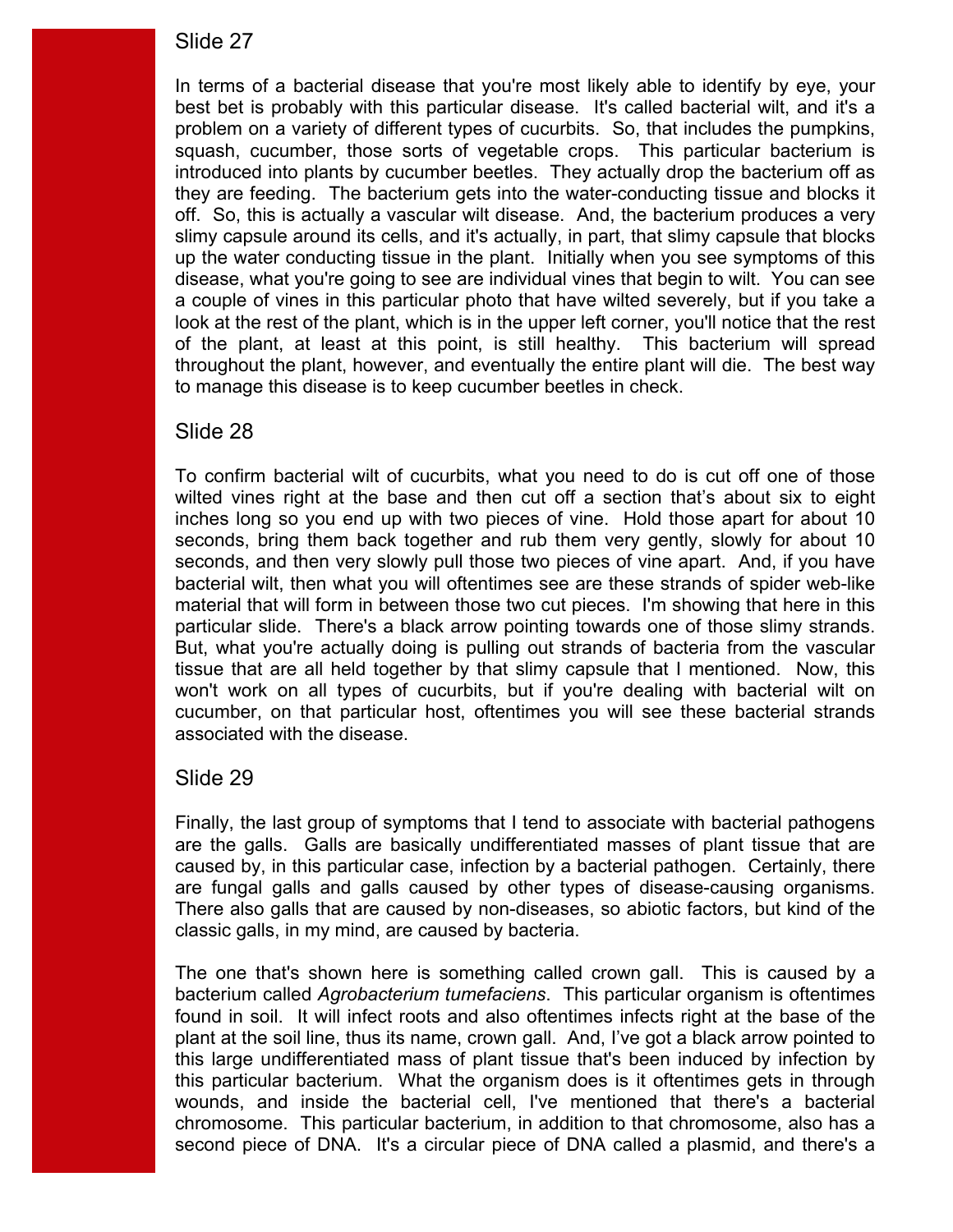# Slide 29 (Continued)

 cells, where it incorporates itself into the plant chromosomes. That particular little part of all of this protein production from that little piece of DNA, you get this section of that DNA that actually gets cut out of that plasmid and injected into plant piece of bacterial DNA codes for a variety of proteins. Many of them are enzymes, and these enzymes help produce a group of compounds called the opines, and these opines are one of the favorite food sources for this particular bacterium. As undifferentiated growth, lots of cells. Cells enlarge, and you get this kind of mass of plant growth that's produced, again caused by this infection by the bacterium.

 plasma, cut out most of that group of genes that are involved in the formation of the Interestingly, scientists realized that what they could do would be to take that galls, and then they can insert other types of plant genes or other genes in general into that little section of DNA, incorporate that DNA back into the plasmid, and then what they could do is stick the plasma back into the *Agrobacterium* cell, have *Agrobacterium* do its normal infection process. And using this method, they could actually incorporate foreign genes into plants. Use of this bacterium was one of the first methods for genetically engineering plants.

#### Slide 30

 The next group of plant pathogens that I would like to discuss is the group that the symptoms that they cause oftentimes are very, very beautiful. Oftentimes with contains the plant viruses. I really like this particular group of organisms, because fungi and bacteria, I'm dealing with rots and decays, leaf spots. Really, symptoms that aren't particularly pretty, but many of the plant viruses will induce changes in color on leaves or flowers, which can be quite attractive.

pathogens of bacteria. So, these organisms are smaller than bacterial cells. What's also interesting about viruses is how small, well, they are. Quite frankly, you cannot see these organisms with a light microscope. You're going to need an electron microscope. And, just to put things in perspective, there are actually viral

In terms of plant viruses, they're quite simple in terms of their structure. They are basically a piece of genetic material, usually a material called RNA, rather than the DNA that we have in our cells, and this RNA is typically encapsulated with a coat protein.

 virus inside a plant cell, however, the virus takes over the internal functioning of that They really have very simple reproduction as well. If you put a plant virus out on an inert surface like a table, they cannot reproduce on their own. Once you get the cell and forces the cell to make more viral particles.

around. There are other types of plant viruses that can be moved around by touch. Viruses can be moved around in several different ways. Many types of plant viruses are associated with what are called insect vectors. These are insects that can move the virus from plant to plant. Certainly, this is not the only way that viruses can move As an example, there's a virus called tobacco mosaic virus. It can sometimes be found in tobacco products, and that one you can pick up on your hands, and if you handle plants, you can move it around and actually inoculate plants as you handle them. So, you have to be very, very careful if you're a smoker not to pick up this virus.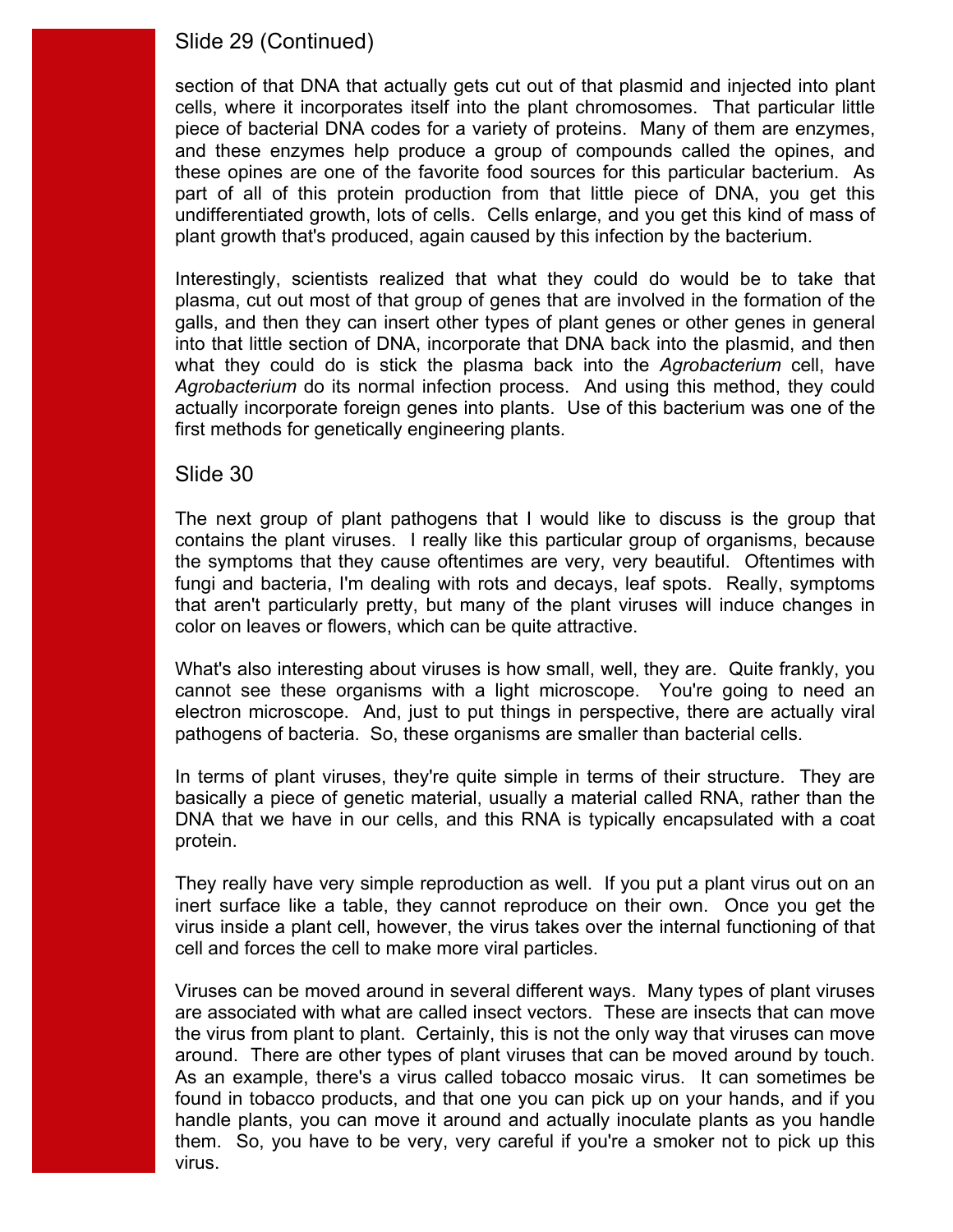cucumber mosaic virus. The magnification here is well over 1,000 times normal As I mentioned, plant viruses are quite small. This particular slide is an electron micrograph, which is a photo that's taken with an electron microscope. All of the white structures that you see in this slide are viral particles, probably of a virus called size, probably in the range of 5,000 to 10,000 times normal size, and you can see a lot of viral particles in this slide.

As I mentioned, the shape of these viral particles is roughly spherical. Technically, it's an icosahedron. And, this is one of several different shapes that plant viruses can have. The other two primary shapes that we tend to see are rod shaped viruses. One's called a rigid rod. You can think of that as being stiff like a pencil is a rod, and then they're what are called flexuous rods, which are rod shaped viruses that are kind of limp like cooked spaghetti.

### Slide 32

 Just to keep us honest, sometimes we like our plants infected with plant viruses. If you've ever heard of Rembrandt tulips, or parrot tulips, the original versions of these particular plants were infected with plant viruses. It's actually the virus that gave the flowers of these plants their very striped colors and also very fringed edges.

 infected. There's too much of a potential for the virus to spread to other plants. So, Nowadays, these types of tulips with those sorts of characteristics are not virus tulip breeders have bred varieties to have these characteristics without the virus.

Slide 33

It's virtually impossible to identify specific plant viral diseases based on symptoms. similar to that used in home pregnancy tests. On the other hand, there are a lot of Really, identification of these types of diseases requires some sort of lab test. The techniques that are available for identifying plant viruses use technology that's very very distinctive symptoms that are caused by viruses, and I think you should be able to get a good sense if you're looking at a plant and see particular symptoms, whether or not those symptoms are caused by some sort of viral pathogen.

 Probably the most classic of the viral symptoms is the one that's shown here: this cause mosaic diseases. In fact, if you look at plant virus names, oftentimes, you'll see a lot of them that will have the word mosaic in their name. kind of blotchy light and dark discoloration to the plant tissue. This is something called a mosaic. And, there are lots and lots of different types of plant viruses that

 In this particular case, we're talking about a disease called poinsettia mosaic, and it's occurring, as the name implies, on poinsettia.

Slide 34

Plant viruses can also cause line patterns. In this case we have an example of *Rose mosaic virus,* and next to the white arrow, you can see this yellow trail in the leaf that's actually induced by the virus that's infecting the plant. This symptom can sometimes look similar to certain types of insect damage. There's this type of insect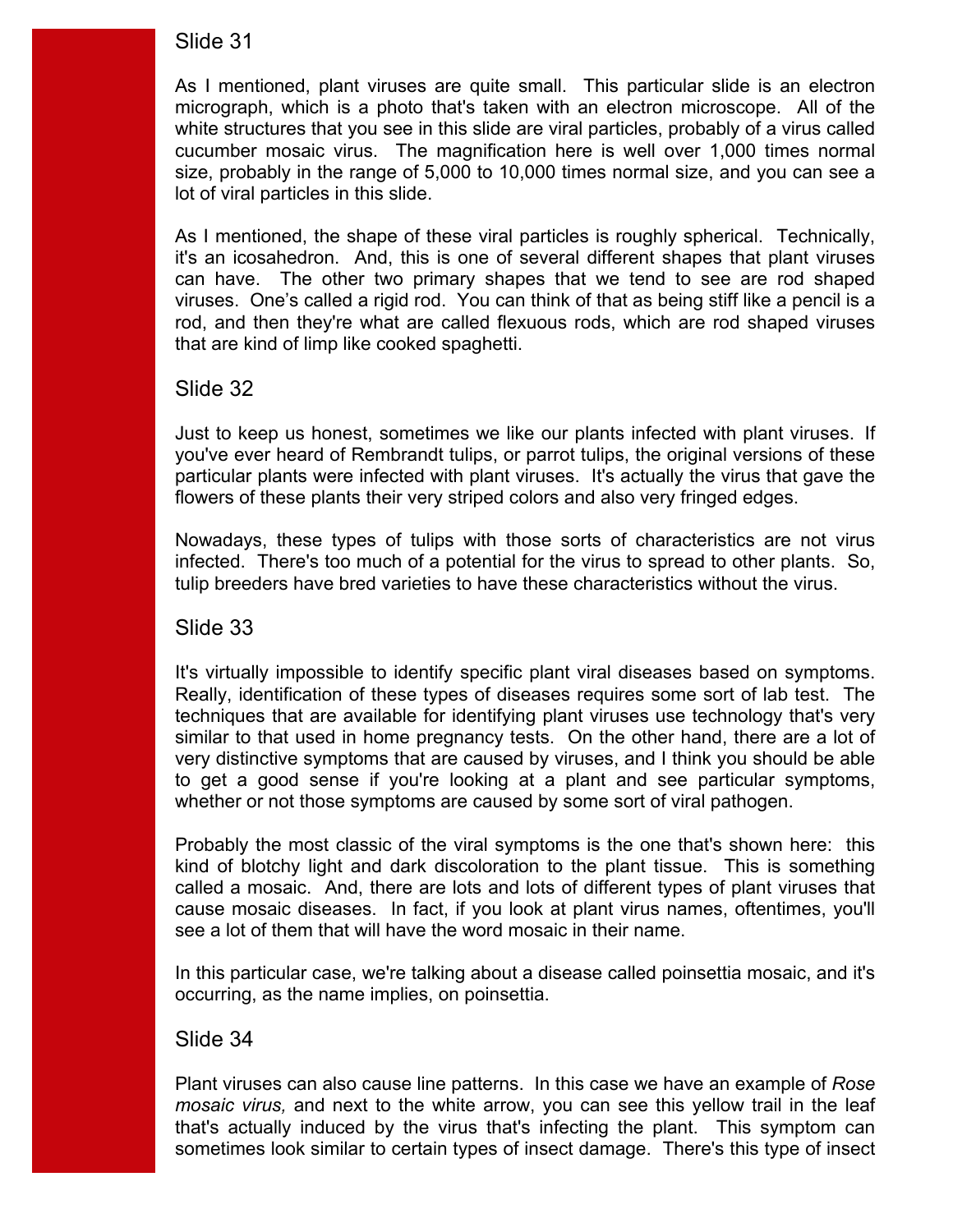# Slide 34 (Continued)

 called a leafminer that will tunnel trails in leaves. In this particular situation, however, the tissue is intact. It is just discolored. With a leafminer, you would see a hollow trail inside the leaf tissue.

In this photo you can also see ring patterns if you look down towards the lower left. In this photo you can also see ring patterns if you look down towards the lower left.<br>Again, very, very pretty sorts of patterns in the leaves. Quite frankly, if this were not due to some sort of infection, this could be quite attractive and might make a good varietal selection.

#### Slide 35

 break. This is where there is some sort of discoloration in the flowers of plants. In Another type of symptom associated with plant viruses is something called color this particular example, we have a gladiolus that's infected with *Cucumber mosaic virus*, and normally this plant would have a solid red flower. But, because of the presence of the virus, you get these white streaks in the flower.

 oftentimes. And, I find this symptom, this color break, very, very attractive. I normally be using to grow more plant and to store for making more flowers. And so And again, I mentioned I like viruses because they have very beautiful symptoms, wouldn't mind having a plant of this type in my garden if this sort of symptom weren't caused by a virus. The downside, of course, to having the virus is that the presence of the virus tends to use a lot of nutrients, a lot of energy that the plant would oftentimes, virus infected plants, if they're flowering plants, after a while will stop flowering.

Slide 36

 this slide, if you concentrate on the leaf on the left, you can see that this zucchini leaf the leaf is curled and cupped, and you can also see a little bit of mosaic in this leaf. the leaf is curled and cupped, and you can also see a little bit of mosaic in this leaf.<br>If I were only to see this leaf on the plant, I might first not think of a viral pathogen, but I might think that the problem here might be some sort of herbicide exposure. we're dealing with a viral problem. If you take a look at that fruit, it looks stunted. mosaic on the fruit. You'll also notice that there are some kind of bumps or warts on Other types of symptoms associated with plant viruses include growth distortions. In is very elongated. This is something called strapping. Also notice how the edge of Because, there are certain types of herbicides, called growth-regulator herbicides, that will induce a lot of growth distortions, as well. But, looking at this leaf and then the fruit that's in the center of the slide, that's kind of a dead giveaway to me that You can see it's got that blotchy, green and yellow discoloration, so there's kind of a the fruits as well. And, that particular combination of fruit symptoms and leaf symptoms really clues me in to the fact that we're probably dealing with a virus of some kind or another.

### Slide 37

 A lot of plant viruses will also cause a type of symptom called a ring spot, which is shown here. This is a series of concentric rings that will form around the area where the virus has infected. There are other types of diseases that will lead to ring spot patterns, but usually, there's decay associated with those diseases. With a viral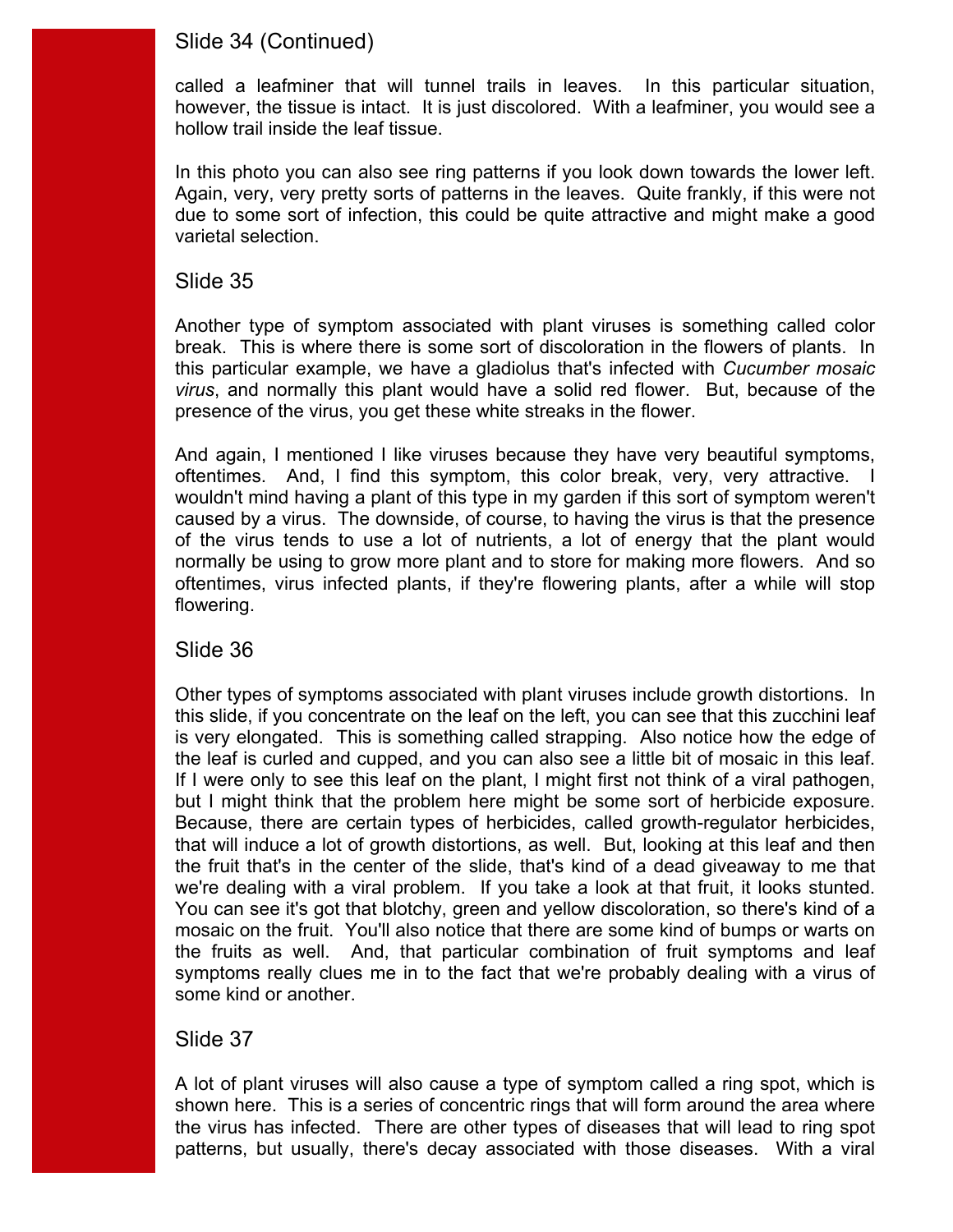### Slide 37 (Continued)

infection, you get the ring spots, but the tissue is intact. So again, if you see ring spots with intact tissue, think about a viral pathogen.

#### Slide 38

 common virus that I see that causes this sort of symptom is something called begonias. In this particular case, an infected begonia plant, you can see a lot of little tissue. Whenever I see begonias with this sort of symptom, I start thinking about Finally, some types of plant viruses will induce necrotic symptoms, so you actually get some tissue death associated with the infection by the virus. Probably the most *Impatiens necrotic spot virus*. This particular virus will cause problems on a variety of different types of greenhouse-grown ornamentals, including impatiens and flecks of dead tissue in the leaves on this plant. There's a white arrow pointing to a larger necrotic area where you can get a little bit of a sense of some ring spots in the *Impatiens necrotic spot virus.* 

 what thrips are, let me give you a sense by describing how we scout for this particular insect in a greenhouse. You take a plant, put it on a white sheet of paper, our perspective, they're important because they move this virus around. If I really wanted to confirm that this plant is infected with *Impatiens necrotic spot virus*, then I would use a lab test. There are actually what are called immunostrips. They're akin to home pregnancy tests, and these tests have been designed to detect specific The next thing that I would probably look for in this plant would be the presence of thrips, because this virus is transmitted by thrips. And, if you're not familiar with tap it gently, remove the plant from the white sheet of paper, look at any of the dust that's on that white sheet, and if the dust runs away, those are the thrips. These are extremely small insects. They tend to get into floral parts, oftentimes, although they can feed on leaf tissue. And, they can cause a lot of damage on their own, but from types of plant viruses.

#### Slide 39

Next up are the phytoplasmas, and I have to say I think this is probably my favorite group of plant pathogens. When you get to the phytoplasmas, you're entering the Twilight Zone, because the symptoms that these organisms induce are incredibly bizarre. And, we'll take a look at some photos in just a second.

like organisms. They're technically in a group of organisms called the mollicutes. mentioned that bacteria have a rod shape or a spherical shape. The phytoplasmas I often refer to phytoplasmas as quote-unquote, funky bacteria. They are bacteria-They're about the same size though as true bacteria, maybe a little bit smaller, and they are different from true bacteria in that they do not have that nice rigid wall. I don't have that, and so, they tend to have all kinds of different shapes, and their shape can change depending upon the particular environment that they're in. So, they may start out spherical. They may eventually become rod shaped. They may be some shape in between.

 These organisms are what is called phloem limited. That means that they only live in the phloem, which is the food-conducting tissue inside the plant. You can see these organisms with a light microscope, but you need to use special stains in order to do it. Quite frankly, if you really want to see what a phytoplasma cell looks like,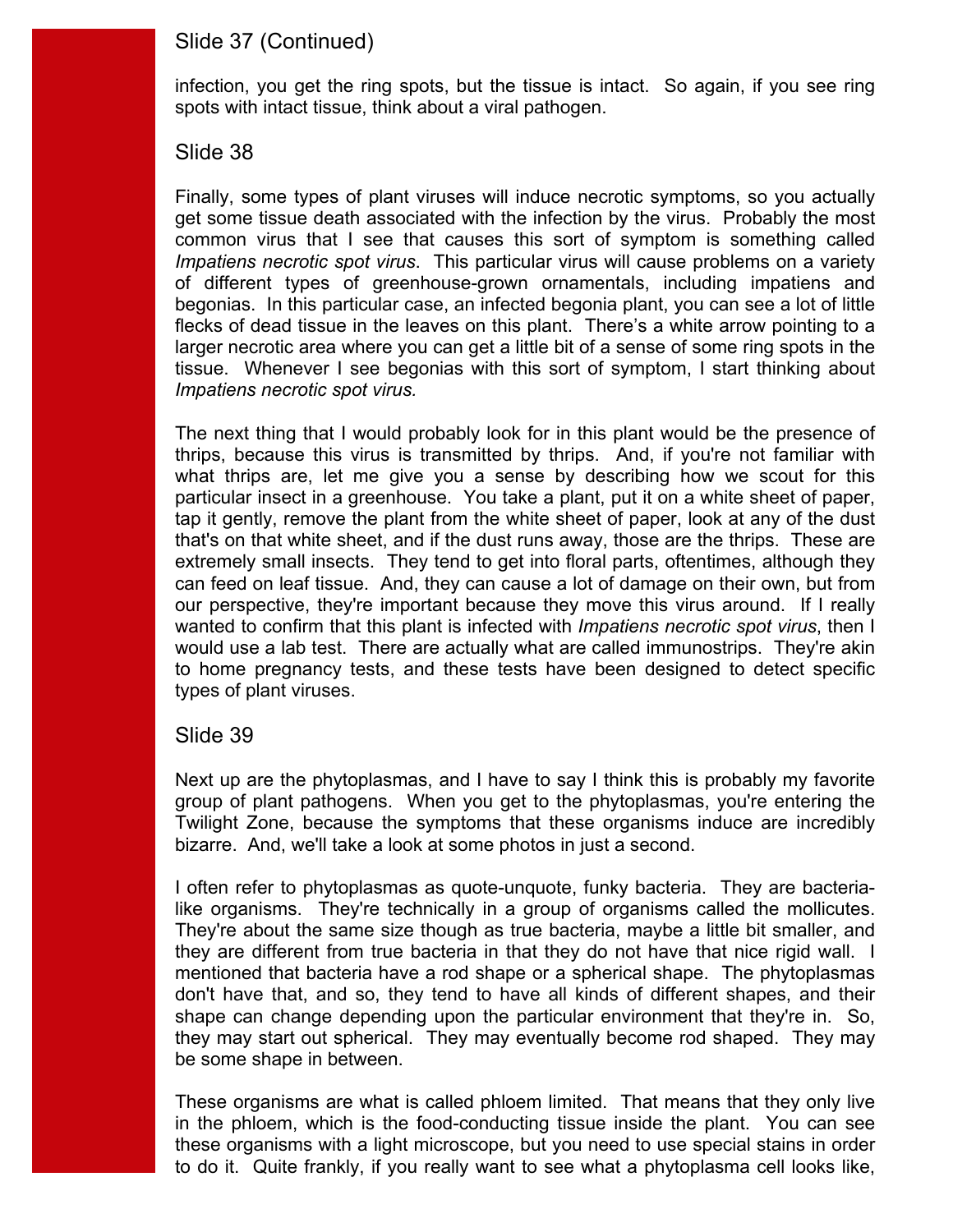### Slide 39 (Continued)

you need to use an electron microscope, just the way that you would for a viral pathogen.

They reproduce in a manner that's very similar to that of true bacteria, binary fission again, and so, they have a phytoplasma chromosome, it replicates to make two copies, those migrate to opposite ends of the cell, the cell pinches off in the center, and you end up with two cells that are genetically identical.

These organisms, like many viruses, are transmitted by insects, in particular leafhoppers. So, we typically see an increase in these sorts of diseases in the environment when we have an influx of leafhoppers come into an area.

#### Slide 40

 microscope, but you need to use certain types of stains or dyes in order to do this. As I mentioned, you can see phytoplasma cells inside plant tissue using a light And, these particular dyes glom onto the DNA inside the phytoplasma cell, and then, when you shine ultraviolet light on these dyes, they glow.

inside a phloem cell. That's what that long, narrow cell is in the center of the slide. And in this particular case, I have a black arrow pointing toward this glowing mass You can actually see a lot of these little glowing areas, and those are phytoplasma cells that have been lit up by this dye under UV light.

Now, you may say, "Well, plant cells have DNA. How do we know we're not looking at the plant DNA?" Well, the phloem inside a plant should be devoid of DNA. That particular tissue is basically just a tubing. It should not have plant DNA inside, so if we start seeing DNA, that's a good indication that we're dealing, most likely, with a phytoplasma issue.

### Slide 41

 coneflower that's healthy. On the right is a purple coneflower that's been infected This is my favorite slide of my entire slide collection. On the left is a purple with a phytoplasma, specifically the aster yellows phytoplasma.

 structures at the bottom of the flower are equivalent to the purple ray flowers or You can see several different, very bizarre symptoms on this plant. The strappy quote-unquote petals on the purple coneflower. This sort of greening of flower parts that normally would have a color is typical of a phytoplasma infection. Also, if you take a look at the cone portion of the infected flower, you'll notice that it's quite leafy, and leafy flower parts is another typical symptom of a phytoplasma infection. And then you see a bouquet of secondary flowers coming up out of that cone, and that cluster, what's called a broom, is another typical symptom of a phytoplasma infection.

 So, flower parts that are green rather than their normal color, leafy looking flowers, and brooming, those are all symptoms of a phytoplasma infection.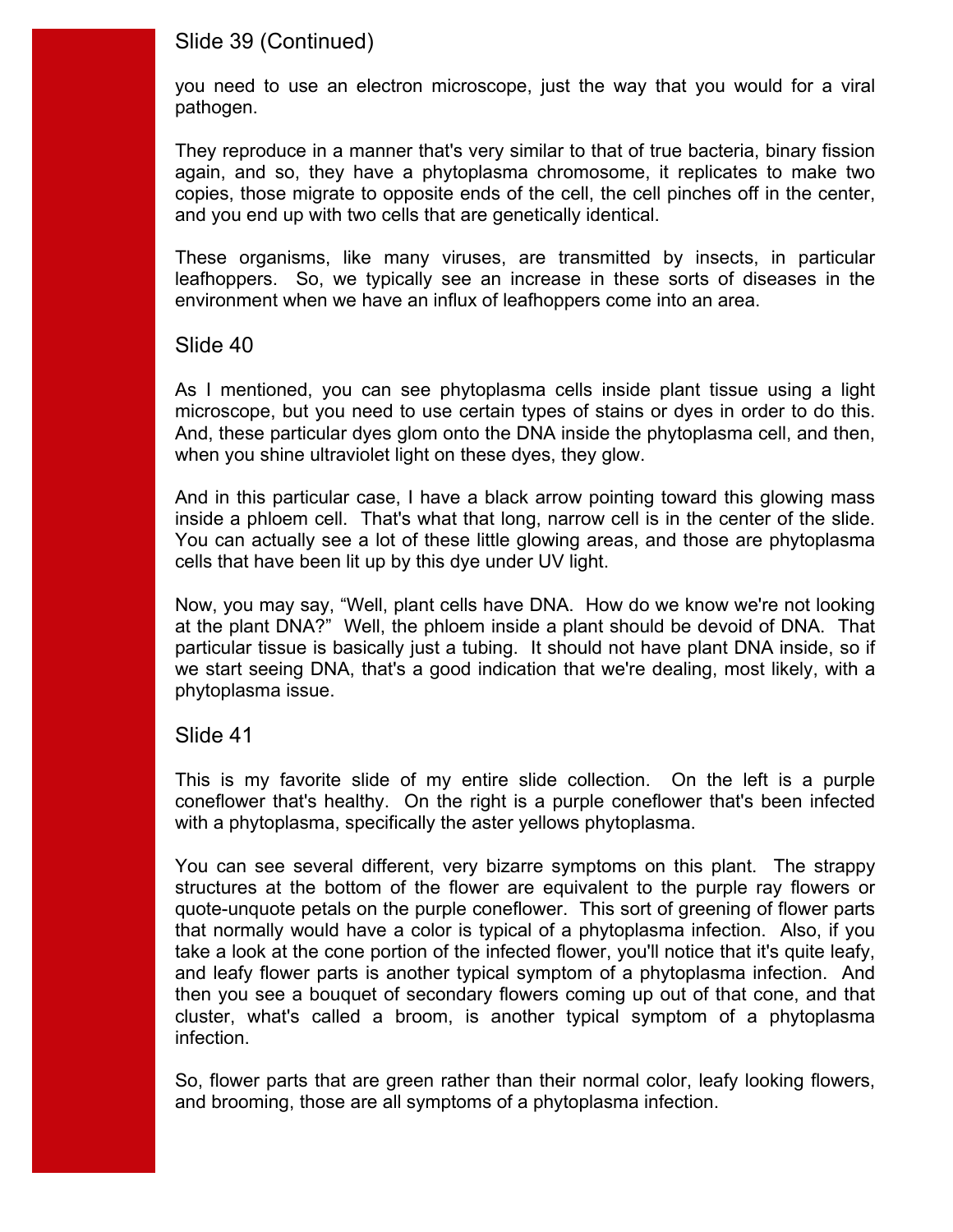this tree. The leaves are few and far between, but you've got all of these little symptom called brooming. I tend to refer to this as the poodle tree, because it kind Another example of brooming. In this case, a tree, an ash tree, that's infected with the ash yellows phytoplasma. You can see where there's not a lot of leaf tissue on clusters of small branches that are being formed in tufts. And again, this is a of looks like the tree has had a poodle cut.

### Slide 43

 Phytoplasmas can also induce a flattening and widening of branches. This symptom and find branches like this that they sell for flower arrangements. Some of these is called fasciation. An example of this symptom is shown in this slide on a woody ornamental. Also notice how there are a lot of lateral buds, and that is induced by the presence of the phytoplasma as well. Interestingly, you can go to floral shops may be due to genetic abnormalities in the plant, but I suspect in some situations that that flattening and widening of the branches is actually due to a phytoplasma infection.

### Slide 44

Can you quess what type of plant this is? Look very carefully in the upper left. get a sense that this plant is a cosmos plant. But unfortunately, a cosmos plant that There are the remains of some flowers there, and if you look very closely, you may is infected with the aster yellows phytoplasma.

 because a primary symptom is yellowing of foliage. You'll also notice a lot of distorted growth, so twisting and cupping and curling of leaves and stems. Again, Typical symptoms that we're seeing here: You'll notice a little bit of yellowing. The diseases caused by phytoplasmas are oftentimes referred to as yellows diseases, this is a typical symptom that we see associated with phytoplasmas. And then the last of the symptoms are those leafy, green flowers that I mentioned previously.

 yellowing, I might not immediately think that a phytoplasma is the problem. I might If I were only to see the foliage on this plant, with the growth distortions and look into possible herbicide issues. Because again, there are certain types of herbicides, the so-called growth-regulator herbicides, that will cause a lot of particularly growth distortions, but sometimes also yellowing in foliage. But, the dead giveaway here that we're dealing with a phytoplasma disease is the presence of those really funky looking flowers that are leafy and green.

### Slide 45

 nematodes. Nematodes are small, worm-like organisms. And, there are all kinds of different types of nematodes. There are nematodes that feed on bacteria. There The last group of pathogens that I would like to discuss is the group that contains the are nematodes that feed on fungi. There are even nematodes that feed on other nematodes. The group of nematodes that we're interested in are those that can cause plant disease.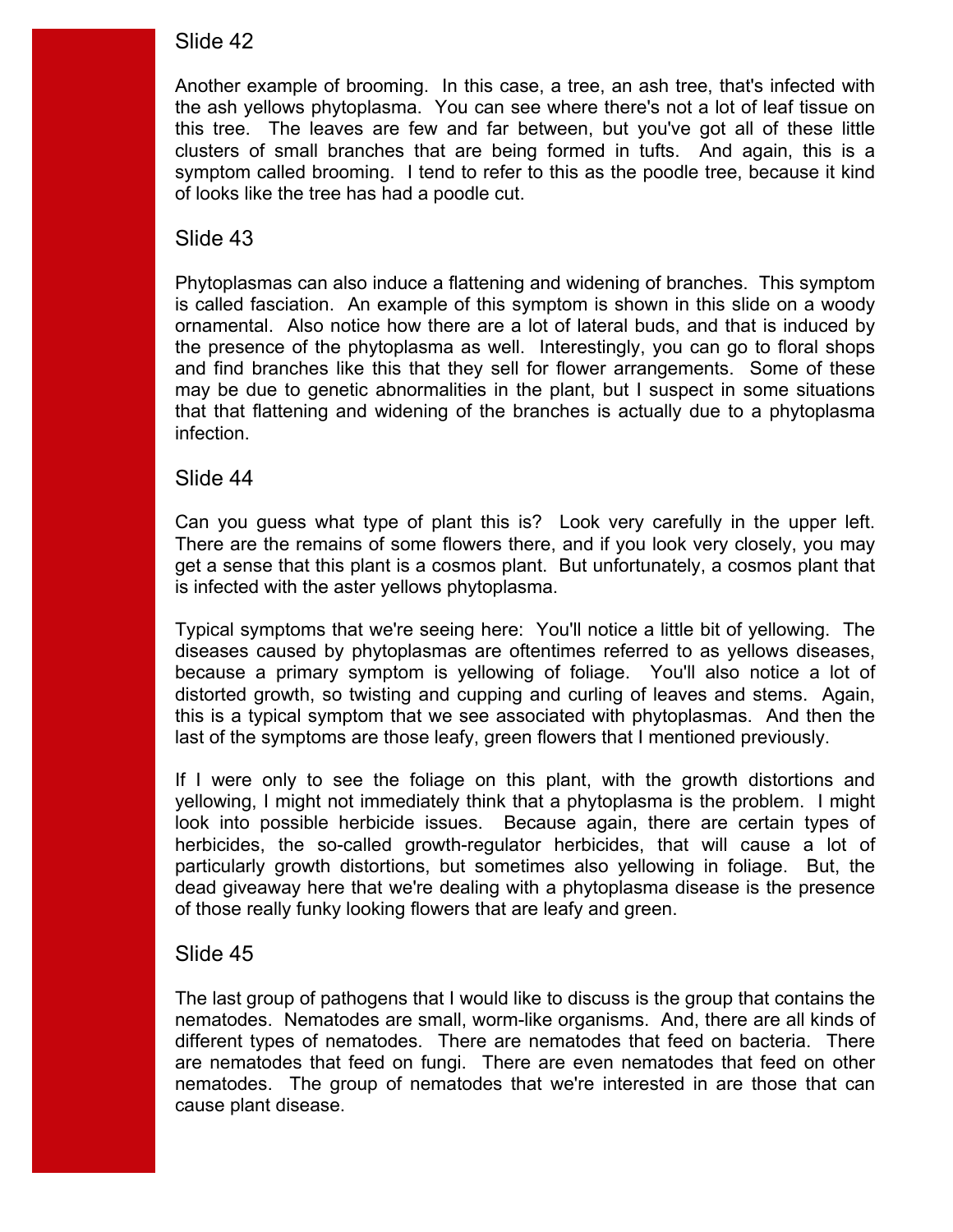# Slide 45 (Continued)

Nematodes, in general, are very complex, probably as complex in their own way as the fungi that we discussed. Nematodes are animal-like. They have a digestive system. They have a sensory system. They also have a reproductive system.

Nematodes are relatively small. Some types of nematodes are large enough that you might be able to see them with the naked eye. But most of the time, if you want to see a nematode, you need to use a light microscope.

As I mentioned, nematodes have a reproductive system, and they reproduce by laying eggs.

### Slide 46

 lower right. The tail of the nematode is in the upper left. There's a black arrow in nematode, and that's something called the stylet. This is kind of a modified tooth, wound, it can feed. If you take a look down the length of the nematode, about a third of the way down, you'll start to see this kind of granular material. That's all ovary. To give you a sense of what a nematode looks like, this is a photo of a soybean cyst nematode. You can see that it's very worm-like. The head of the nematode is in the this photo that points to this little dagger-like structure that's in the mouth of the and the nematode uses this to punch a hole in plant tissue, and then through that This is a female nematode. And nematodes, in general, have a great capacity to lay lots and lots of eggs.

# Slide 47

 Plant pathogenic nematodes typically infect plant roots, and the most common up a feeding site, and as they feed, they secrete saliva into the wound, and this saliva stimulates the surrounding plant cells to grow very large. They grow very nematode disease you're going to encounter is root knot nematode. There's a white arrow in the photo pointing to this swollen area in the root. That's called a gall or a knot, and this growth is induced by nematodes colonizing the root tissue. In particular, it's the females that are the problem. They tunnel into the root. They set quickly. And, they divide like crazy, and that's what induces the gall or knot in the root system.

As you can imagine, this overgrowth in the roots can really disrupt water and nutrient movement in the root system, and that induces stunting and what appear to be nutrient deficiency symptoms on the above ground parts of the plant.

 dealing with this disease on something like tomato (and this is an example of a tomato root system in this slide) is you try to buy a variety of tomato that has resistance to this nematode. What you want to look for when you're looking at The best way to deal with this sort of nematode, if you find it, particularly if you're tomato varieties is look for that alphabet soup after the variety name. Oftentimes, you'll see a V and an F and maybe two Fs. If you ever see an N, that stands for nematode, and typically those varieties have been bred for resistance to this particular pathogen.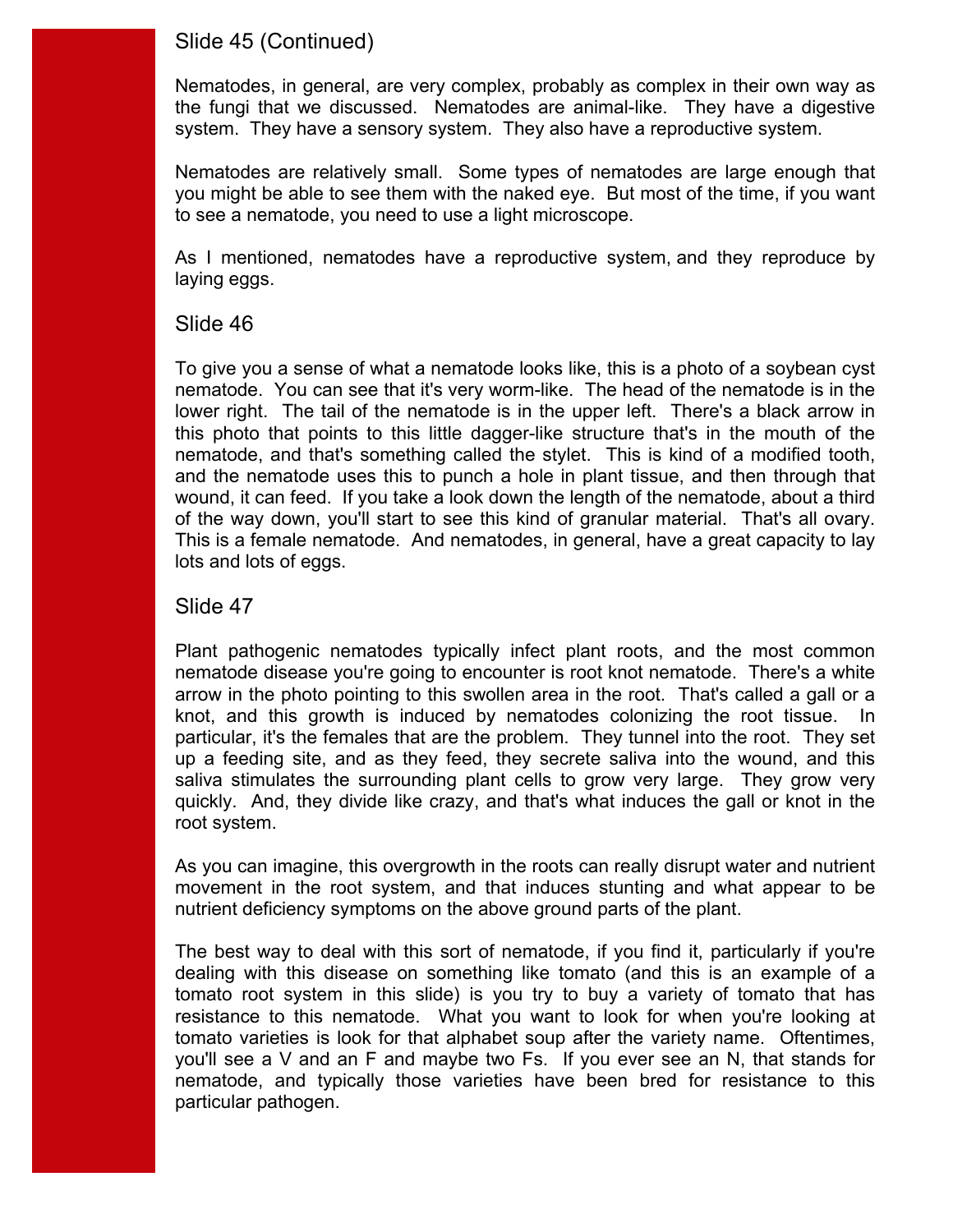*Aphelenchoides* where those nematodes infect plant leaves. This nematode is Most plant pathogenic nematodes colonize plant roots, but there is a genus called commonly called the foliar nematode. This nematode is a problem on a variety of different types of herbaceous ornamentals. In this particular slide, an example of this nematode on mum.

You can see a lot of yellowing in the leaves associated with the colonization by the nematode. Also, if you look very carefully, you will see areas where there appear to be somewhat angular leaf spots. With foliar nematode, very similar to what I described with bacteria, the nematode is able to colonize the leaf tissue. It will colonize between the veins, but when it gets to veins, it's unable to cross the veins, so the veins form the edge of the infected area. So, you get these very straightedged looking spots. If you ever see angular leaf spots on a plant, to try to get a sense whether you're dealing with a nematode problem versus a bacterial problem, look for a yellow halo. Oftentimes, with foliar nematode, you'll get those angular leaf spots, but no halo, while with a bacterial infection you'll get the angular leaf spots with a halo.

#### Slide 49

 We've finally finished talking about the different types of microorganisms that can development. I usually group abiotic factors into four major groups. These include cause plant diseases. Now, what I'd like to talk about are abiotic factors. These are non-biological sorts of things that can adversely affect plant growth and nutritional abnormalities, pesticide exposures, environmental pollutants, and adverse weather conditions.

### Slide 50

 In terms of nutritional abnormalities, typically what we see are what we call not dealing with a true disease, but some sort of abiotic issue with the plant. In this particular case, it is a nutritional deficiency. And, oftentimes I ask students, "What nutritional deficiencies. This is where a plant has less of a particular nutrient than it really needs. And, this is an example of a nutritional deficiency on poinsettia. Notice that there's a lot of yellowing on this leaf, but it's very uniform around the edge of the leaf. This sort of uniform characteristic to symptoms is oftentimes a clue that you're sort of nutritional deficiency do you think this is?"

One of the first things that comes to mind to most students is a nitrogen deficiency, because that will indeed cause a yellowing of plant tissue. Typically though, with nitrogen deficiencies, it's a very uniform yellowing across the entire leaf, and it's typically on lower leaves.

 The other type of nutritional deficiency that students oftentimes guess for this Wisconsin. We have relatively high soil pH, and that tends to lock iron in the soil, so particular slide is an iron deficiency. Again, a lack of iron in the plant will cause yellowing of the leaves, but usually where you see that is between the veins. So, all of that interveinal tissue will be yellow, but the veins themselves will remain dark green. And, where we oftentimes see this sort of nutritional deficiency is in oaks in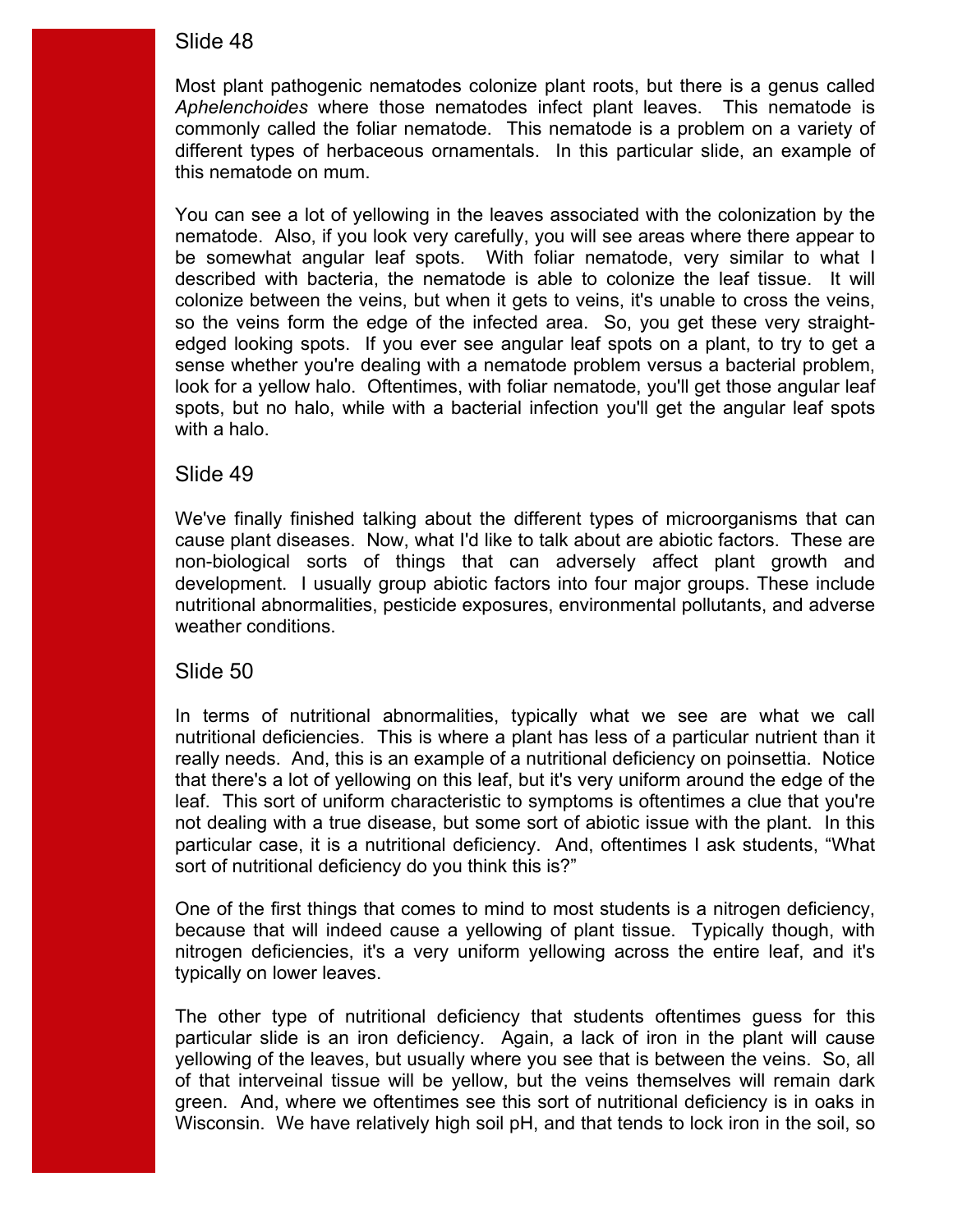# Slide 50 (Continued)

plants like oak can't take it up. And, then what you end up with are these very distinctive interveinal yellowing symptoms on the leaves.

 you need just a little bit of, but not a lot. But, it tends to be a real issue for poinsettia growers. So, while you might not guess that's the problem with this particular plant, In this particular case, the deficiency in the poinsettia is actually of a nutrient called molybdenum. This is what's called a micronutrient. It's one of those nutrients that if you are a poinsettia producer, that might be one of the first nutrients that you would try to test for, if you saw symptoms of this type.

#### Slide 51

 symptoms was due to copper toxicity. This plant was grown initially in a copper pot. On the other end of the spectrum, you can also have nutrient toxicities. In this case, a grape leaf ivy that has this very speckled sort of look to the leaves. It almost looks like a mosaic symptom that you would expect from a viral pathogen. But, in this case it wasn't a virus that was the issue. As it turned out, this particular pattern of There was enough dissolution of the copper from the pot into the soil that it led to some problems.

So again, with nutritional abnormalities, you can have either end of the spectrum.<br>Too much of a nutrient. In this particular case, too little of the nutrient.

 corn production. If you get the nitrogen to potassium ratio out of whack (too high), You can also have situations where you have nutrient imbalances, where two nutrients are well within their normal ranges, but their relative amounts are out of whack. And, that can lead to issues as well. Kind of a common example of this is in you can end up making the plants more susceptible to lodging, or even stalk rot.

#### Slide 52

I also tend to see a lot of issues with pesticide exposures. I think a lot of this is because people are more and more interested in having perfect-perfect lawns without any broadleaf weeds. And so, folks are using a lot of herbicides in order to make sure these weeds are kept under control. And unfortunately, these herbicides can drift off of a lawn into a flower bed and cause some issues.

 dicamba, and these particular herbicides mimic plant growth hormones. So, the The most common of the herbicides that are used for lawn care are what are called the growth regulator herbicides. These include herbicides such as 2,4-D and types of symptoms that they induce tend to be very odd growth patterns in the plants.

In this slide, I have a picture of a geranium that was exposed to 2,4-D, and you notice how cupped the leaves are. They're kind of fringy around the edge, and if you look at some of the petioles, they look kind of twisted. And, all of these sorts of symptoms are very typical of an exposure to one of the growth regulator herbicides.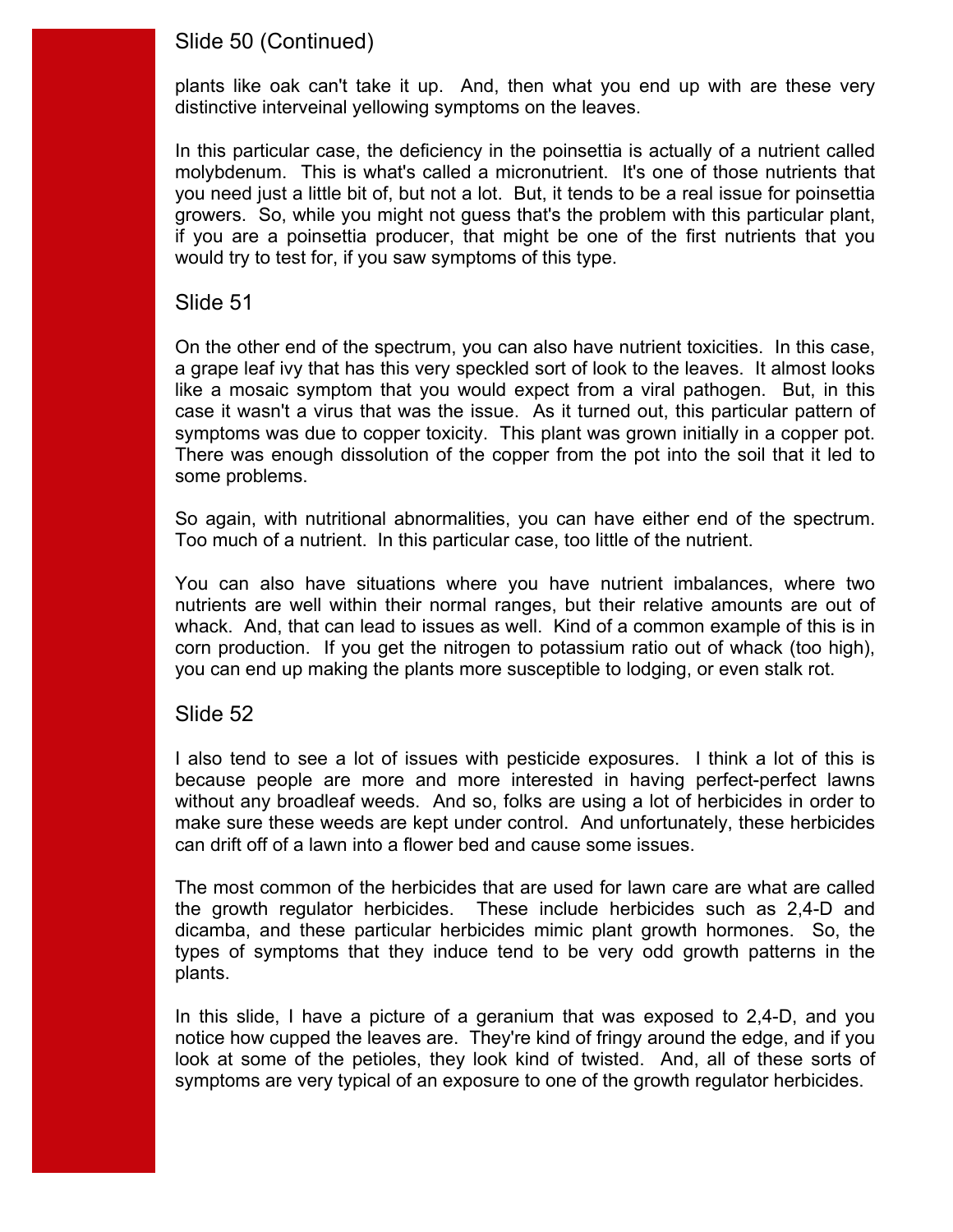planting some tomatoes along the lot line, because tomatoes are very, very sensitive the stems are curlicued. You can also see some growth distortions in the leaves. Another great indicator plant, if you think you have herbicides around, is grape. If you're suspicious that you have herbicides drifting onto your property, consider to very, very low rates of growth-regulator herbicides. You can see an example of this in this slide: a tomato plant that was exposed to 2,4-D. And, you can see how When grapes are exposed to growth-regulator herbicides, what tends to happen is the leaves get very fan shaped. They tend to have fringed edges, and the veins and the leaves tend to be a very distinct yellow color.

#### Slide 54

Not only can leaves be adversely affected by exposure to growth-regulator herbicides, so can flowers. This is an example of a rose that was exposed to 2,4-D. And you look at that flower, and lots of folks can't really tell that it's a rose. You can get a sense that this really is a rose, if you look in the upper middle. You can actually see a new flower bud that's beginning to form. That looks characteristic like a rose flower bud, but certainly the flower that's open looks very, very bizarre.

plant parts that are being formed at the time of the exposure that will look really odd. The good thing about these sorts of herbicide exposures is that it's typically only the Any plant part that is produced after the exposure typically will look normal. So, plants can outgrow this sort of damage.

### Slide 55

Sometimes pesticide issues are not due to herbicides but are due to fungicides. And, this is somewhat ironic because you are supposed to be applying fungicides to help prevent disease issues.

 greenhouse-grown plants. What happened in this situation though, was that the grower, instead of applying the product at the labeled rate, applied it at four times In this particular case, we had a greenhouse grower who was growing geraniums. The grower was very concerned about having a root rot problem and decided to use a product called Banrot. Banrot is a great product for controlling root rots in the label rate, and so, at that concentration, the product became toxic, and he ended up with all of this necrosis or death around the edge of the leaves and actually ended up with plants that were less healthy than if he had had a root rot problem.

#### Slide 56

Air pollutants can also cause plant damage.

at these symptoms, and to me, they really scream that this is not a disease problem. You might misidentify that as a mosaic symptom associated with a viral infection. This is an example of sulfur dioxide damage on a schefflera. Sulfur dioxide tends to be produced wherever coal is burned, so we tend to see more damage of this type in the vicinity of plants that burn coal as a fuel source. In this particular example, I look at these symptoms, and to me, they really scream that this is not a disease problem.<br>In the lower leaf you see a lot of flecking in the tissue (those kind of gold flecks).<br>You might misidentify that as a mosaic symptom ass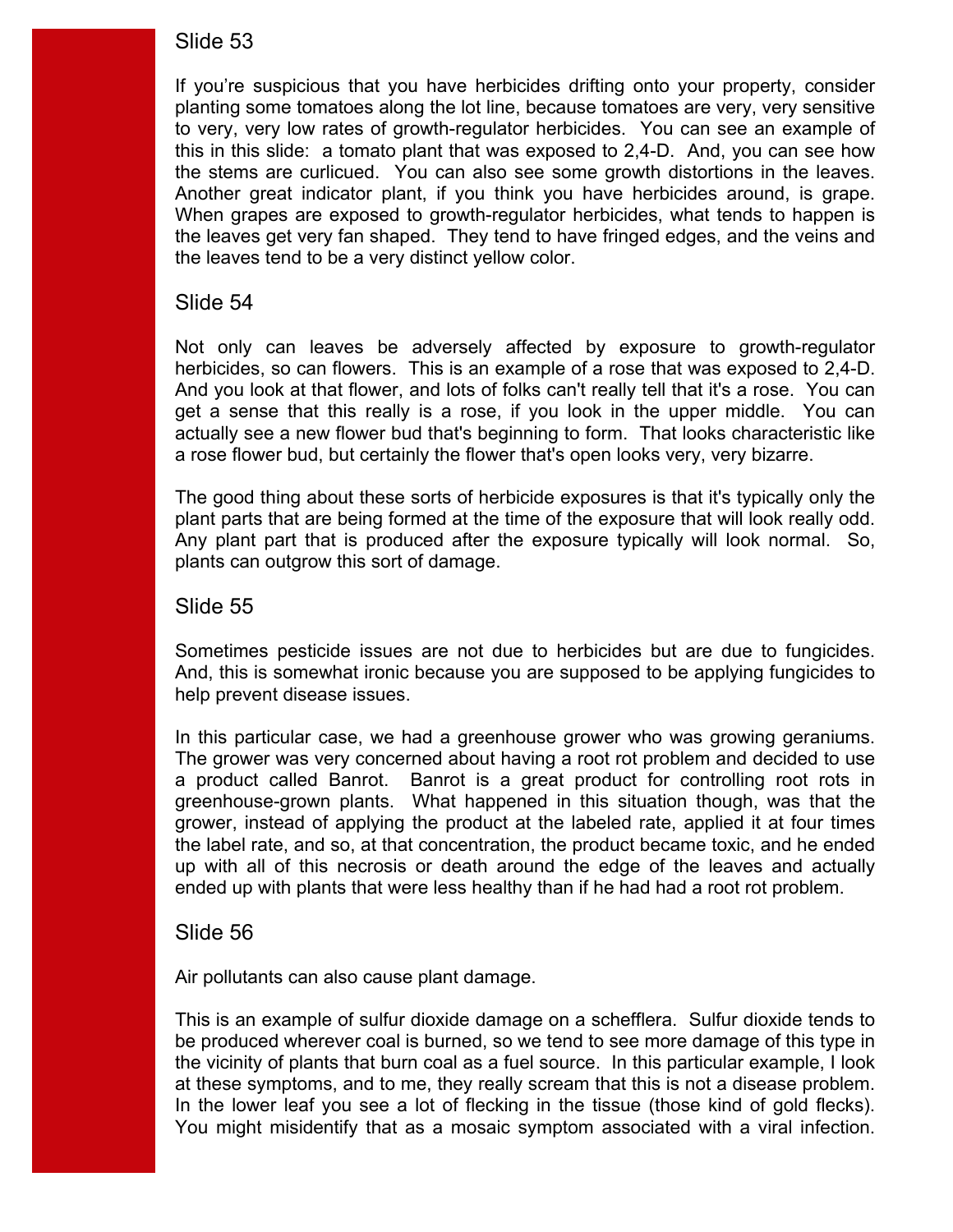# Slide 56 (Continued)

 tissue is really a sort of symptom that I don't associate with true diseases. But really, that top leaf with a very marginal, very bronze sort of look to the dead

Again, when I see very uniform symptoms around the margins of leaves, that's usually a clue to me that I'm dealing with some sort of non-biological cause to the problem.

### Slide 57

 fluorine gas. Fluorine gas is typically produced in areas where there's a lot of manufacture of glass, and it is absorbed by the plants through the stomates. It tends to concentrate around the margins of the leaves, where it causes some problems. Another example of an air pollutant causing a problem: in this particular case What I'm looking at when I look at this particular photo, that kind of again clues me in that we're not dealing with a true disease, but some sort of abiotic factor, is the fact that the symptoms are pretty much marginal. They're around the edges of the leaves. Again, disease-causing organisms typically don't form that uniform of a symptom pattern. The other thing that I see is this very odd-looking necrosis. It almost looks as though that dead tissue is like cellophane. And, this isn't the sort of characteristic that I associate with necrotic tissue that's been produced by some sort of plant pathogen.

### Slide 58

Sometimes chemical damage to plants can have a biological origin. In this situation, an arborvitae with a relatively localized cluster of brown needles near the base of the shrub. . . Can you guess what might have caused this?

 there happens to be a dog in a household. If you see this sort of pattern, always If you thought that this is due to a dog, you're very correct. This is urea or urine damage. We oftentimes see this on arborvitaes or other types of shrubs where question a client about whether or not they have a dog, or whether there might be neighborhood dogs that might visit that particular shrub.

### Slide 59

Extreme weather conditions can also lead to plant injuries.

 of spruces, they can be very sensitive to cold temperatures just as the new growth is beginning to emerge in the spring, and that's what happened in this situation. The One of the most common weather-related injuries that we see in plants is cold injury, in this case shown on a spruce tree. There's a bit of irony here, because typically, we think of conifers or evergreens as being very, very cold tolerant. But in the case tree began to push its new shoots or candles, there was a cold snap, very cold temperatures, and that led to death of virtually every growing point on this particular tree.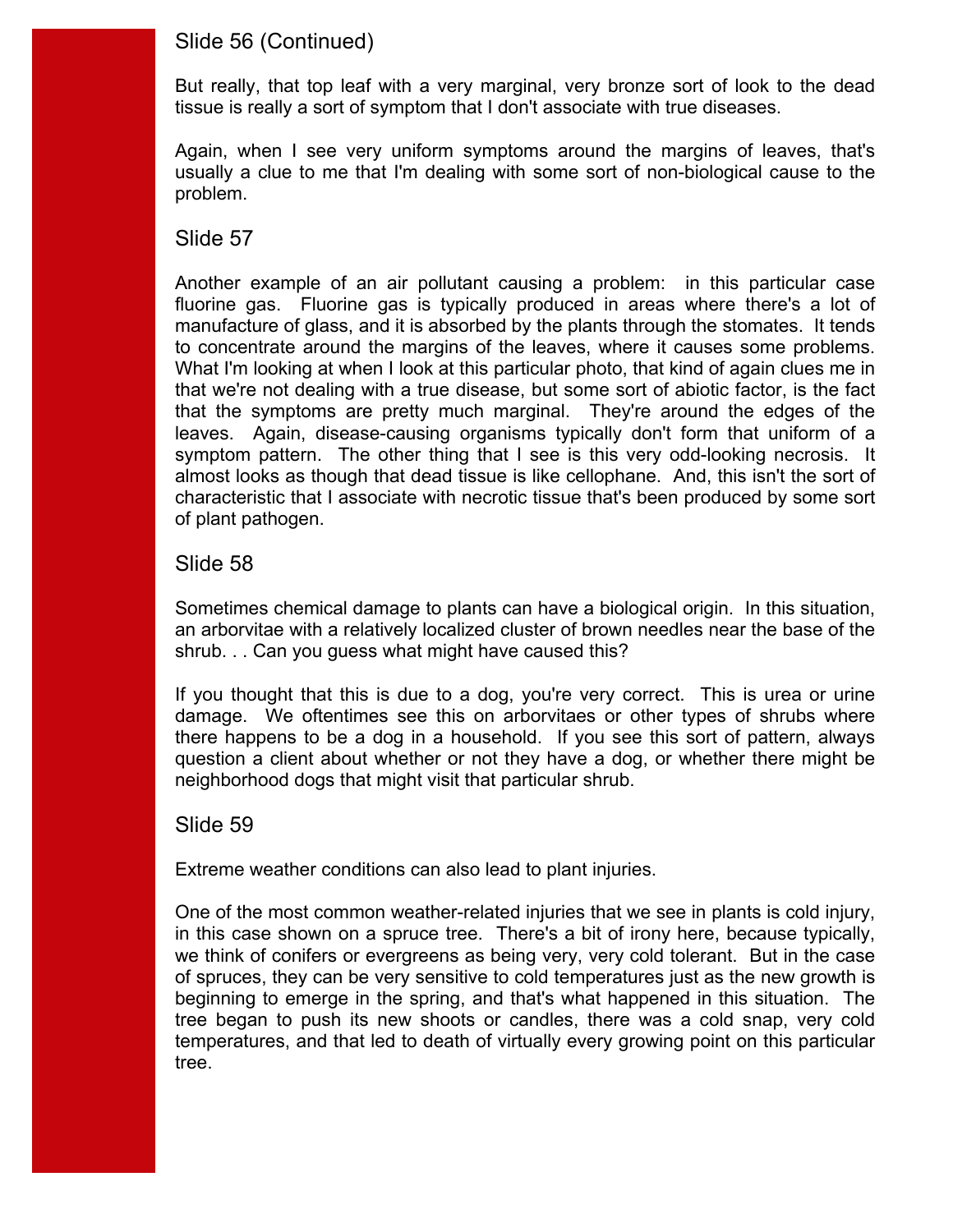also grown commercially, and the roots are harvested for export to China. It's typically grown under shade to keep it cool and to keep the light levels down, but this On the other end of the temperature spectrum, high temperatures can also cause problems: in this case, American ginseng that is experiencing heat injury. American ginseng is a native plant in Wisconsin. It grows naturally in wood understories. It's particular photo was taken in 1988, which was an extremely hot and very dry year in Wisconsin. And, all of the kind of cellophane-y, brown, tannish tissue that you can see on the leaves of these plants is due to excessive heat. The plants are very, very sensitive.

 particular photo was taken in July). . . but if I would see this injury in say, April, then I Ironically, if I were to see this sort of injury much earlier in the growing season (this would be more suspicious of something like cold injury, because frost injury on ginseng produces very, very similar symptoms.

#### Slide 61

And then, there are a variety of problems related to water availability in plants.

 plants dehydrating over the wintertime. In this case, I suspect that there was a layer One of the most common water stress issues that we tend to see in conifers in the spring is something called winter injury or winterkill. I probably see this most commonly on yews, which is what is shown here, and this is basically due to the of snow on the ground up to the bottom of where you see the brown needles on this shrub. There was probably a cap of snow on the top of the shrub, and those needles that are now brown were likely exposed to the air. I suspect we got a nice warm day, so that those needles started to transpire, that is naturally lose moisture through the needles, but the root system of the shrubs were not warm enough to be able to take up sufficient water to replenish the water that was being lost through the needles. And, that led to a dying of the needles in that exposed area.

 The best way to deal with this problem is to make sure that conifers and other types of evergreens are watered adequately in the fall. I normally recommend that these sorts of trees and shrubs receive about an inch of water per week, either from natural rain or supplemental watering all the way up to the point when either we get a significant snowfall or the ground freezes.

### Slide 62

Water stress can also occur during the summertime, if we don't get significant rainfalls, and if we're not watering trees and shrubs and other types of plants adequately. One of the most common symptoms that I see related to water stress on things like conifers, particularly spruces, is a purpling of the needles, typically at the tips of the branches or the top of the tree working its way down or in. And, this purpling can eventually progress to a browning and death of the needles.

Again, the best way to overcome this sort of problem is to make sure that trees and shrubs are getting adequate water, again, about an inch of water per week, either from natural rain or from supplemental watering.